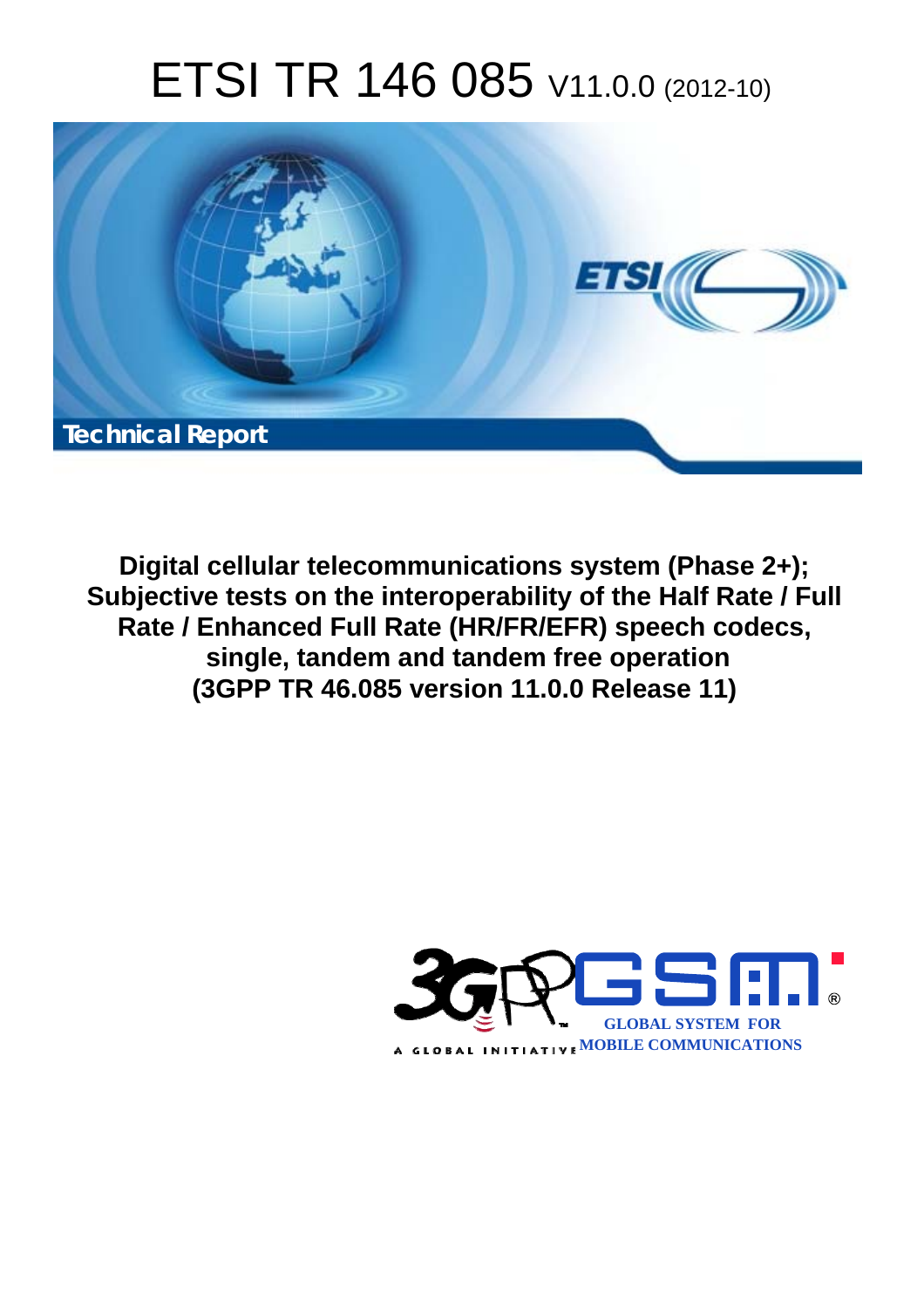Reference RTR/TSGS-0446085vb00

> Keywords GSM

#### *ETSI*

#### 650 Route des Lucioles F-06921 Sophia Antipolis Cedex - FRANCE

Tel.: +33 4 92 94 42 00 Fax: +33 4 93 65 47 16

Siret N° 348 623 562 00017 - NAF 742 C Association à but non lucratif enregistrée à la Sous-Préfecture de Grasse (06) N° 7803/88

#### *Important notice*

Individual copies of the present document can be downloaded from: [http://www.etsi.org](http://www.etsi.org/)

The present document may be made available in more than one electronic version or in print. In any case of existing or perceived difference in contents between such versions, the reference version is the Portable Document Format (PDF). In case of dispute, the reference shall be the printing on ETSI printers of the PDF version kept on a specific network drive within ETSI Secretariat.

Users of the present document should be aware that the document may be subject to revision or change of status. Information on the current status of this and other ETSI documents is available at <http://portal.etsi.org/tb/status/status.asp>

If you find errors in the present document, please send your comment to one of the following services: [http://portal.etsi.org/chaircor/ETSI\\_support.asp](http://portal.etsi.org/chaircor/ETSI_support.asp)

#### *Copyright Notification*

No part may be reproduced except as authorized by written permission. The copyright and the foregoing restriction extend to reproduction in all media.

> © European Telecommunications Standards Institute 2012. All rights reserved.

**DECT**TM, **PLUGTESTS**TM, **UMTS**TM and the ETSI logo are Trade Marks of ETSI registered for the benefit of its Members. **3GPP**TM and **LTE**™ are Trade Marks of ETSI registered for the benefit of its Members and of the 3GPP Organizational Partners.

**GSM**® and the GSM logo are Trade Marks registered and owned by the GSM Association.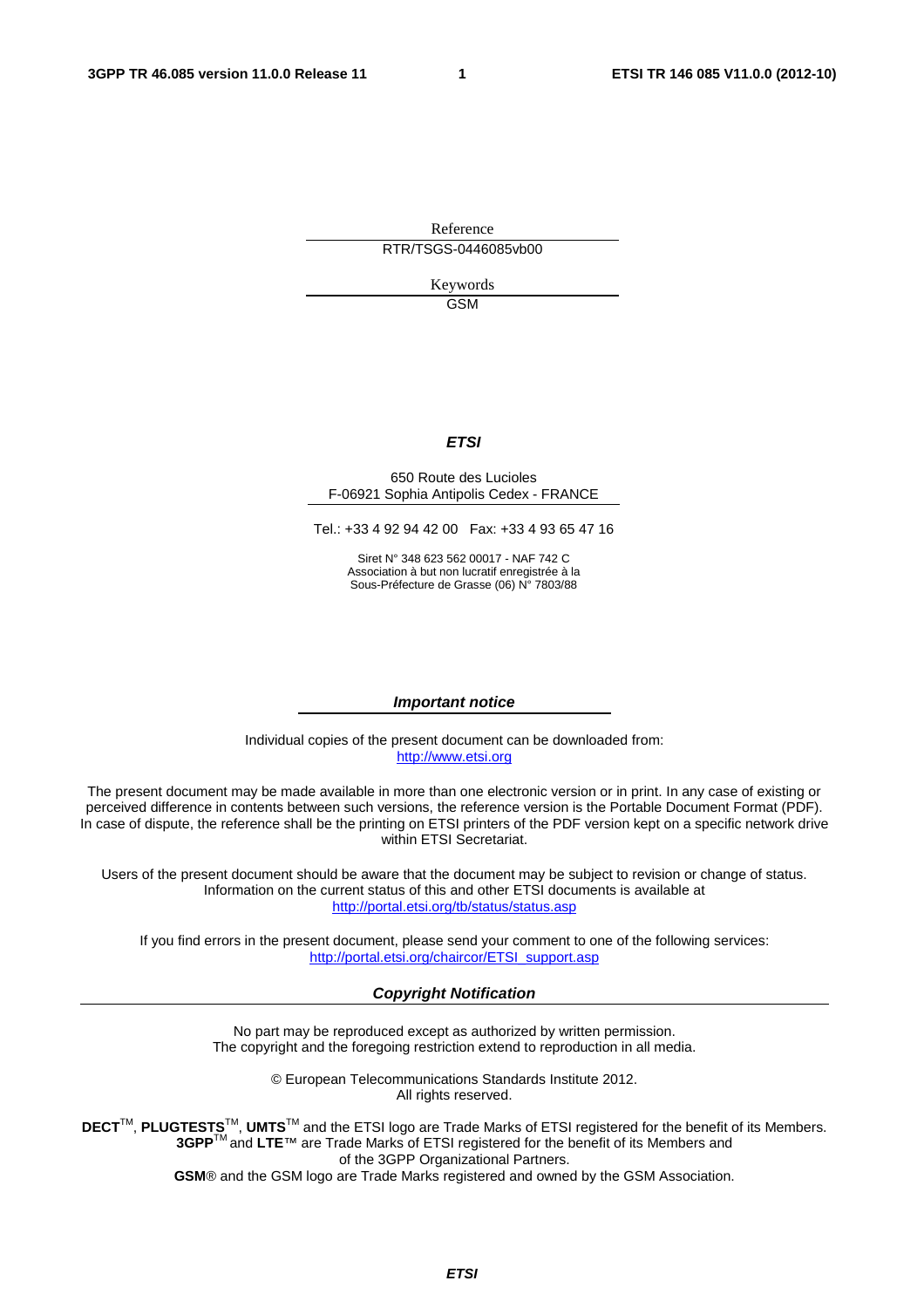### Intellectual Property Rights

IPRs essential or potentially essential to the present document may have been declared to ETSI. The information pertaining to these essential IPRs, if any, is publicly available for **ETSI members and non-members**, and can be found in ETSI SR 000 314: *"Intellectual Property Rights (IPRs); Essential, or potentially Essential, IPRs notified to ETSI in respect of ETSI standards"*, which is available from the ETSI Secretariat. Latest updates are available on the ETSI Web server [\(http://ipr.etsi.org](http://webapp.etsi.org/IPR/home.asp)).

Pursuant to the ETSI IPR Policy, no investigation, including IPR searches, has been carried out by ETSI. No guarantee can be given as to the existence of other IPRs not referenced in ETSI SR 000 314 (or the updates on the ETSI Web server) which are, or may be, or may become, essential to the present document.

### Foreword

This Technical Report (TR) has been produced by ETSI 3rd Generation Partnership Project (3GPP).

The present document may refer to technical specifications or reports using their 3GPP identities, UMTS identities or GSM identities. These should be interpreted as being references to the corresponding ETSI deliverables.

The cross reference between GSM, UMTS, 3GPP and ETSI identities can be found under [http://webapp.etsi.org/key/queryform.asp.](http://webapp.etsi.org/key/queryform.asp)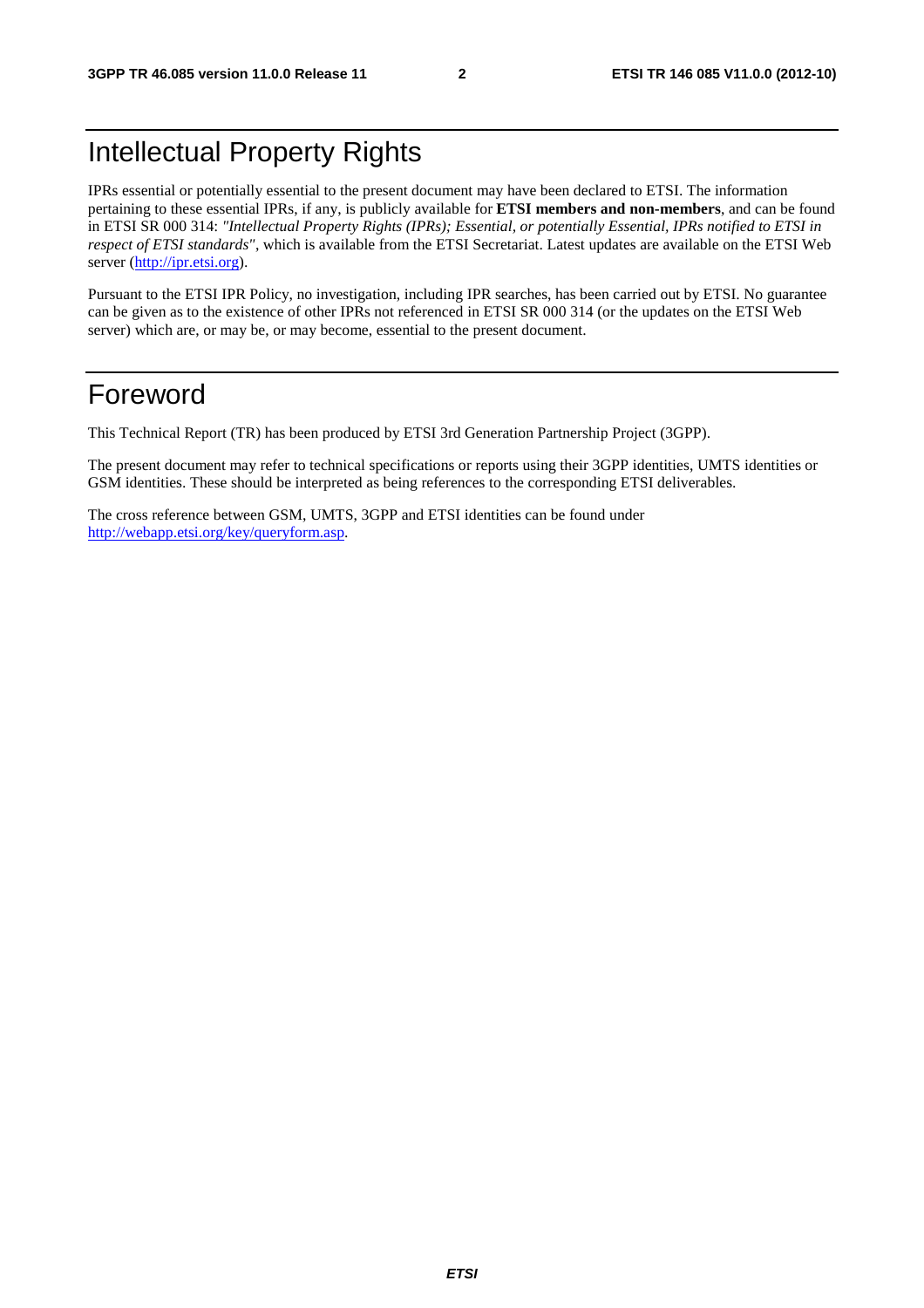$\mathbf{3}$ 

### Contents

| 1<br>2<br>3<br>3.1<br>3.2<br>4<br>5<br>5.1<br>5.2<br>6<br>6.1<br>6.2<br>6.3<br>6.4<br>6.5<br>6.6<br>6.7<br>6.8<br>7<br>7.1<br>7.2<br>7.3<br>7.4<br>7.5<br>8<br>Annex A:<br><b>Annex B:</b><br>Annex C:<br><b>Annex D:</b><br><b>Annex E:</b> |  |  |  |  |  |  |
|----------------------------------------------------------------------------------------------------------------------------------------------------------------------------------------------------------------------------------------------|--|--|--|--|--|--|
|                                                                                                                                                                                                                                              |  |  |  |  |  |  |
|                                                                                                                                                                                                                                              |  |  |  |  |  |  |
|                                                                                                                                                                                                                                              |  |  |  |  |  |  |
|                                                                                                                                                                                                                                              |  |  |  |  |  |  |
|                                                                                                                                                                                                                                              |  |  |  |  |  |  |
|                                                                                                                                                                                                                                              |  |  |  |  |  |  |
|                                                                                                                                                                                                                                              |  |  |  |  |  |  |
|                                                                                                                                                                                                                                              |  |  |  |  |  |  |
|                                                                                                                                                                                                                                              |  |  |  |  |  |  |
|                                                                                                                                                                                                                                              |  |  |  |  |  |  |
|                                                                                                                                                                                                                                              |  |  |  |  |  |  |
|                                                                                                                                                                                                                                              |  |  |  |  |  |  |
|                                                                                                                                                                                                                                              |  |  |  |  |  |  |
|                                                                                                                                                                                                                                              |  |  |  |  |  |  |
|                                                                                                                                                                                                                                              |  |  |  |  |  |  |
|                                                                                                                                                                                                                                              |  |  |  |  |  |  |
|                                                                                                                                                                                                                                              |  |  |  |  |  |  |
|                                                                                                                                                                                                                                              |  |  |  |  |  |  |
|                                                                                                                                                                                                                                              |  |  |  |  |  |  |
|                                                                                                                                                                                                                                              |  |  |  |  |  |  |
|                                                                                                                                                                                                                                              |  |  |  |  |  |  |
|                                                                                                                                                                                                                                              |  |  |  |  |  |  |
|                                                                                                                                                                                                                                              |  |  |  |  |  |  |
|                                                                                                                                                                                                                                              |  |  |  |  |  |  |
|                                                                                                                                                                                                                                              |  |  |  |  |  |  |
|                                                                                                                                                                                                                                              |  |  |  |  |  |  |
|                                                                                                                                                                                                                                              |  |  |  |  |  |  |
|                                                                                                                                                                                                                                              |  |  |  |  |  |  |
|                                                                                                                                                                                                                                              |  |  |  |  |  |  |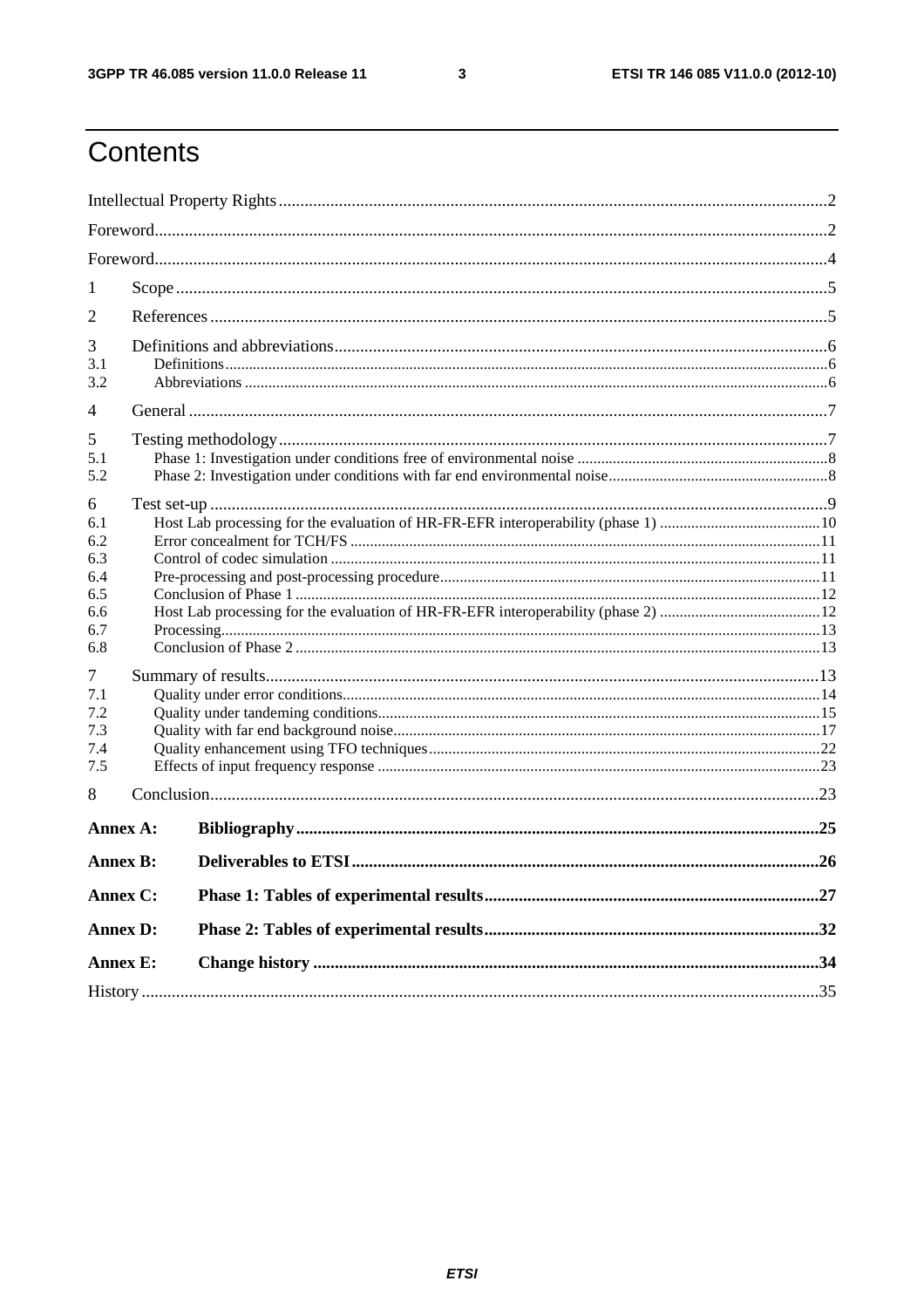### Foreword

This Technical Specification has been produced by the 3<sup>rd</sup> Generation Partnership Project (3GPP).

The present document reports the subjective testing results concerning the performance of the GSM Half, Full, and Enhanced Full Rate speech codecs (including the estimated advantages obtainable by using Tandem Free Operation) for the simulated digital cellular telecommunications system. The experimental conditions adopted for this set of tests reflected, as much as possible, "realistic" mobile-to-mobile connections. The present document will be part of GSM specification series covering the half rate, full rate, and enhanced full rate speech traffic channels (and TFO).

The contents of the present document are subject to continuing work within the TSG and may change following formal TSG approval. Should the TSG modify the contents of the present document, it will be re-released by the TSG with an identifying change of release date and an increase in version number as follows:

Version x.y.z

where:

- x the first digit:
	- 1 presented to TSG for information;
	- 2 presented to TSG for approval;
	- 3 or greater indicates TSG approved document under change control.
- y the second digit is incremented for all changes of substance, i.e. technical enhancements, corrections, updates, etc.
- z the third digit is incremented when editorial only changes have been incorporated in the document.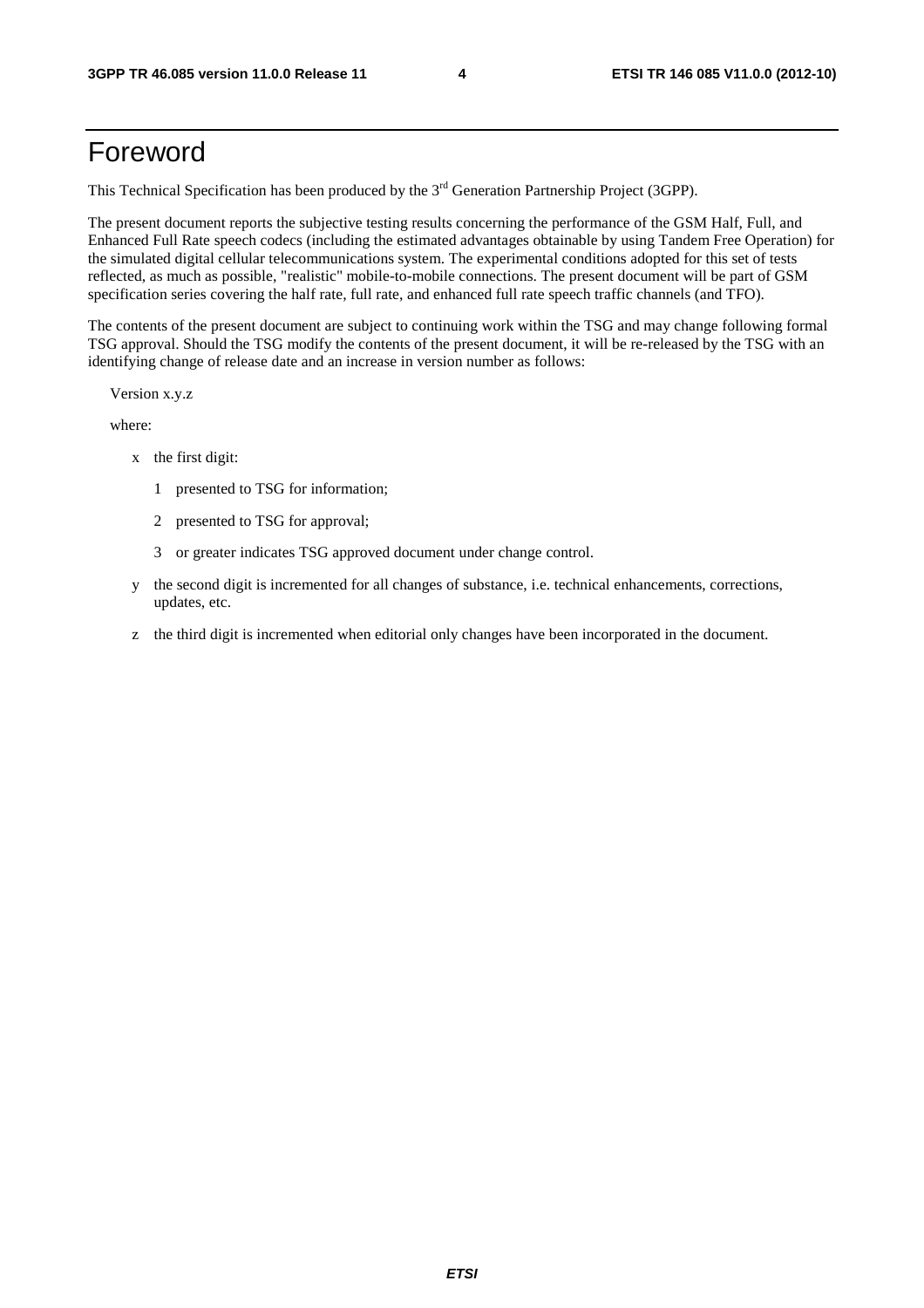### 1 Scope

The present document contains the results obtained from an internationally co-ordinated subjective evaluation conducted by four laboratories to estimate the performance in mobile-to-mobile connections of the GSM half, full, and enhanced full rate speech codecs (including the expected advantages of the Tandem Free Operation), in case of interoperability in the digital cellular telecommunications system. These (listening-only) tests did not include the effects of Voice Activity Detector, Comfort Noise Insertion and the Discontinuous Transmission.

### 2 References

The following documents contain provisions which, through reference in this text, constitute provisions of the present document.

- References are either specific (identified by date of publication, edition number, version number, etc.) or non-specific.
- For a specific reference, subsequent revisions do not apply.
- For a non-specific reference, the latest version applies. In the case of a reference to a 3GPP document (including a GSM document), a non-specific reference implicitly refers to the latest version of that document *in the same Release as the present document*.
	- [1] GSM 01.04: "Digital cellular telecommunications system (Phase 2+); Abbreviations and acronyms".
	- [2] GSM 06.01: "Digital cellular telecommunications system (Phase 2+); Full rate speech; Processing functions".
	- [3] GSM 06.10: "Digital cellular telecommunications system (Phase 2+); Full rate speech; Transcoding".
	- [4] GSM 06.11: "Digital cellular telecommunications system (Phase 2+); Full rate speech; Substitution and muting of lost frames for full rate speech channels".
	- [5] GSM 06.12: "Digital cellular telecommunications system (Phase 2+); Full rate speech; Comfort noise aspect for full rate speech traffic channels".
	- [6] GSM 06.31: "Digital cellular telecommunications system (Phase 2+); Full rate speech; Discontinuous Transmission (DTX) for full rate speech traffic channels".
	- [7] GSM 06.32: "Digital cellular telecommunications system (Phase 2+); Voice Activity Detector (VAD)".
	- [8] GSM 06.02: "Digital cellular telecommunications system (Phase 2+); Half rate speech; Half rate speech processing functions".
	- [9] GSM 06.06: "Digital cellular telecommunications system (Phase 2+); Half rate speech; ANSI-C code for the GSM half rate speech codec".
	- [10] GSM 06.07: "Digital cellular telecommunications system (Phase 2+); Half rate speech; Test sequences for the GSM half rate speech codec".
	- [11] GSM 06.08: "Digital cellular telecommunications system (Phase 2+); Half rate speech; Performance Characterization of the GSM half rate speech codec".
	- [12] GSM 06.20: "Digital cellular telecommunications system (Phase 2+); Half rate speech; Half rate speech transcoding".
	- [13] GSM 06.21: "Digital cellular telecommunications system (Phase 2+); Half rate speech; Substitution and muting of lost frame for half rate speech traffic channels".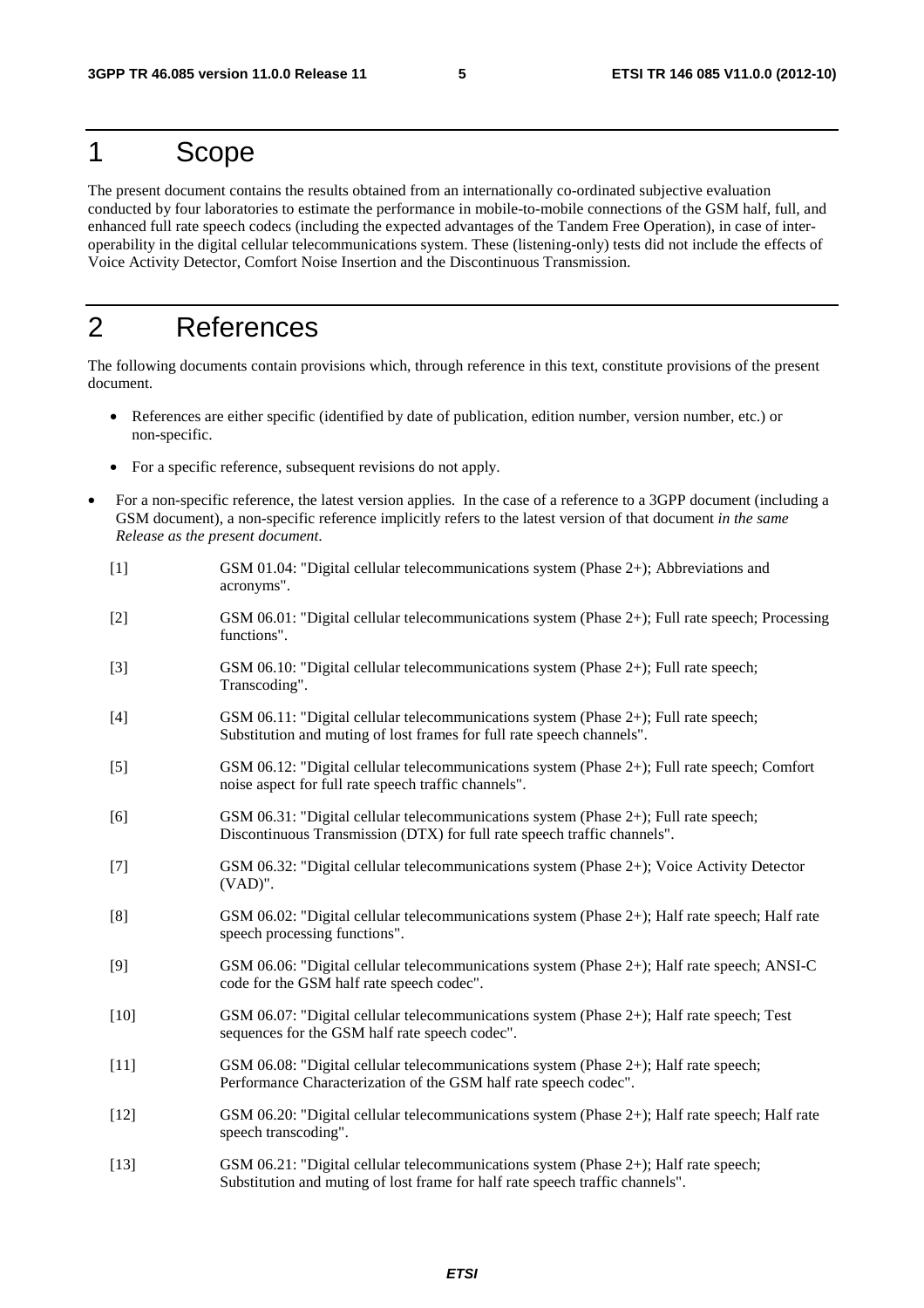- [14] GSM 06.22: "Digital cellular telecommunications system (Phase 2+); Half rate speech; Comfort noise aspects for half rate speech traffic channels".
- [15] GSM 06.41: "Digital cellular telecommunications system (Phase 2+); Half rate speech; Discontinuous Transmission (DTX) for half rate speech traffic channels".
- [16] GSM 06.42: "Digital cellular telecommunications system (Phase 2+); Half rate speech; Voice Activity Detector (VAD) for half rate speech traffic channels".
- [17] GSM 06.51: "Digital cellular telecommunications system (Phase 2+); Enhanced Full Rate (EFR) speech coding functions; General description".
- [18] GSM 06.53: "Digital cellular telecommunications system (Phase 2+); ANSI-C code for the GSM Enhanced Full Rate (EFR) speech codec".
- [19] GSM 06.54: "Digital cellular telecommunications system (Phase 2+); Test sequences for the GSM Enhanced Full Rate (EFR) speech codec".
- [20] GSM 06.55: "Digital cellular telecommunications system (Phase 2+); Performance Characterization of the GSM Enhanced Full Rate (EFR) speech codec".
- [21] GSM 06.60: "Digital cellular telecommunications system (Phase 2+); Enhanced Full Rate (EFR) speech transcoding".
- [22] GSM 06.61: "Digital cellular telecommunications system (Phase 2+); Substitution and muting of lost frames for Enhanced Full Rate (EFR) speech traffic channels".
- [23] GSM 06.62: "Digital cellular telecommunications system (Phase 2+); Comfort noise aspects for Enhanced Full Rate (EFR) speech traffic channels".
- [24] GSM 06.81: "Digital cellular telecommunications system (Phase 2+); Discontinuous Transmission (DTX) for Enhanced Full Rate (EFR) speech traffic channels".
- [25] GSM 06.82: "Digital cellular telecommunications system (Phase 2+); Voice Activity Detection (VAD) for Enhanced Full Rate (EFR) speech traffic channels".

### 3 Definitions and abbreviations

#### 3.1 Definitions

Definition of terms used in the present document can be found in GSM 06 Series.

### 3.2 Abbreviations

For the purpose of the present document, the following abbreviations apply:

| <b>BFH</b>   | <b>Bad Frame Handling</b>                            |
|--------------|------------------------------------------------------|
| <b>BFI</b>   | <b>Bad Frame Indicator</b>                           |
| <b>CCITT</b> | Comité Consultatif du Téléphone et du Télégraphe     |
| <b>CODEC</b> | $enCOder + DECoder$                                  |
| DL           | Down-Link                                            |
| DT           | Deutsch Telekom                                      |
| <b>EFR</b>   | Enhanced Full Rate                                   |
| <b>EID</b>   | <b>Error Insertion Device</b>                        |
| EP           | Error Pattern                                        |
| <b>ETS</b>   | European Telecommunication Standard                  |
| <b>ETSI</b>  | European Telecommunication Standardization Institute |
| FR.          | <b>Full Rate</b>                                     |
| <b>FTP</b>   | File Transfer Protocol                               |
| GSM          | Global System for Mobile communications              |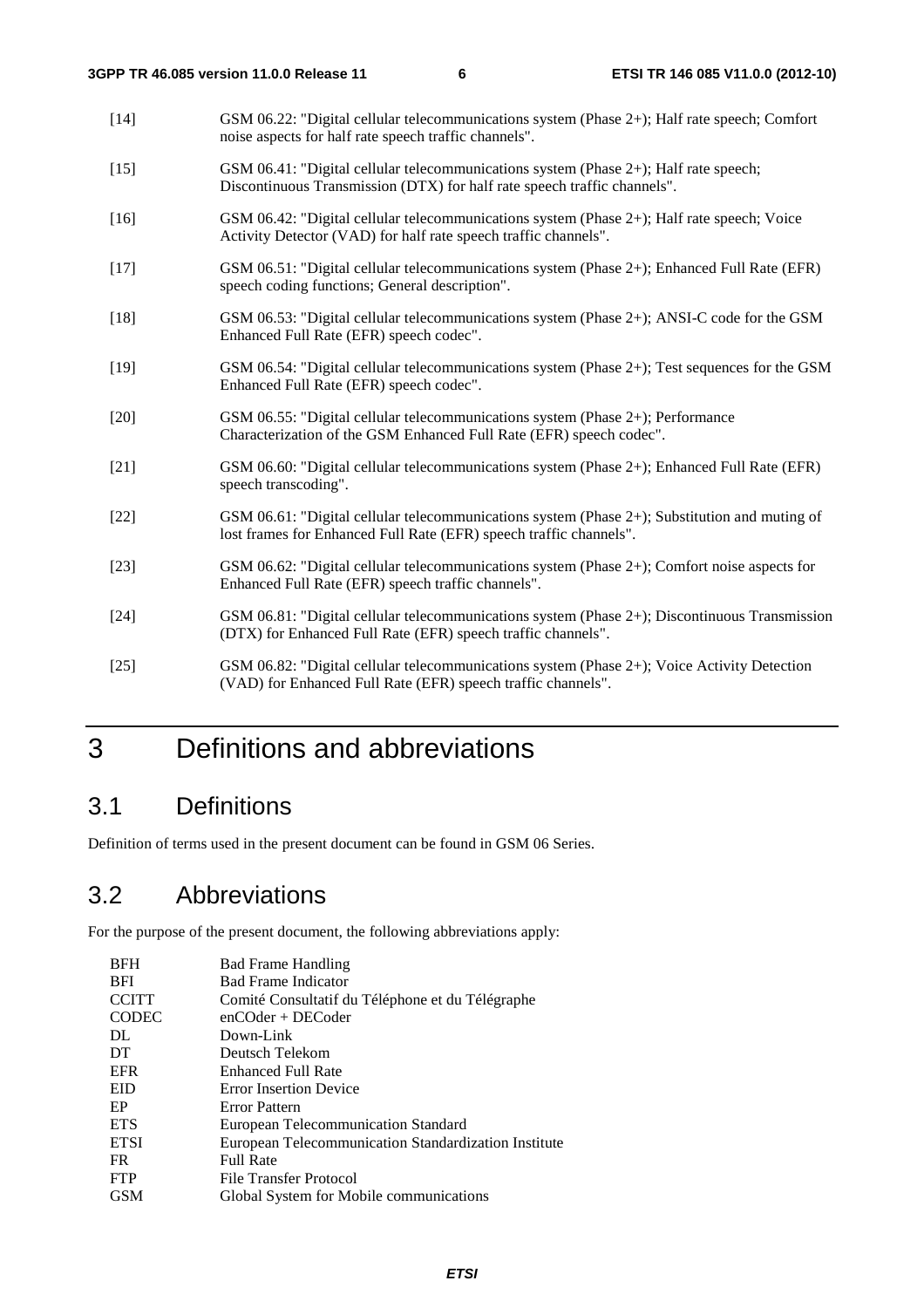| <b>HR</b>    | Half-Rate                                   |
|--------------|---------------------------------------------|
| <b>IRS</b>   | Intermediate Reference System               |
| <b>ITU</b>   | International telecommunication Union       |
| LAN          | Local Area Network                          |
| <b>M-IRS</b> | Modified Intermediate Reference System      |
| <b>PCM</b>   | Pulse Coded Modulation                      |
| <b>MNRU</b>  | Modulated Noise reference Unit              |
| <b>SEG</b>   | Speech Expert Group                         |
| <b>SMG</b>   | Special Mobile Group                        |
| <b>STL</b>   | Software Tool Library                       |
| <b>TFO</b>   | Tandem Free Operation                       |
| TR           | <b>Technical Report</b>                     |
| UFI          | Unreliable Frame Indicator                  |
| <b>UIT</b>   | Union Internationale des Télécommunications |
| UL           | Up-Link                                     |
|              |                                             |

For abbreviations not given in this subclause, see GSM 01.04 (ETR 350) [1].

### 4 General

Clause 5 describes the testing methodologies adopted for the internationally co-ordinated subjective evaluation of the interoperability HR-FR-EFR.

Clause 6 describes the tools and procedures used by the host laboratory to produce the processed speech material (speech was added with environmental noise, when requested by the experimental design).

Clause 7 describes the results obtained from the set of tests carried out by four laboratories.

Clause 8 describes the conclusions that can be drawn from the analysis of all data that were produced over the two main phases of testing.

### 5 Testing methodology

A series of internationally co-ordinated subjective listening experiments were carried out in four different laboratories. These experiments were designed to investigate the performance issues surrounding interoperability across the three GSM standards; Full Rate, Half Rate, and Enhanced Full Rate GSM. The purpose of the experiments was to determine the:

- 1) quality under error conditions for single encodings, providing a baseline when considering the results for tandemed connections;
- 2) quality under tandem conditions, where all possible tandemings of the three GSM standards are characterised under a range of channel errors;
- 3) quality with far end background noise, where both single encodings and all possible combinations of the three GSM standards are characterised under a range of channel errors;
- 4) quality enhancements through the use of the TFO scheme;
- 5) differences in perceived quality between the input frequency responses "flat" and "complying with ITU-T Modified IRS definition".

To investigate these aspects, the testing was split into two phases:

- phase 1 investigated all the possible tandem connections between the three GSM standards in environments free of background noise. Also, the potential quality benefits resulting from tandem-free operation were investigated, as well as the effects of input frequency response;
- phase 2 investigated all the possible tandem connections with the far end was immersed in noisy environment. The noisy environments used were street noise (with a 15 dB Signal to Noise Ratio) and vehicular noise (with a 10 dB Signal to Noise Ratio). Only the Modified IRS input frequency characteristic was used.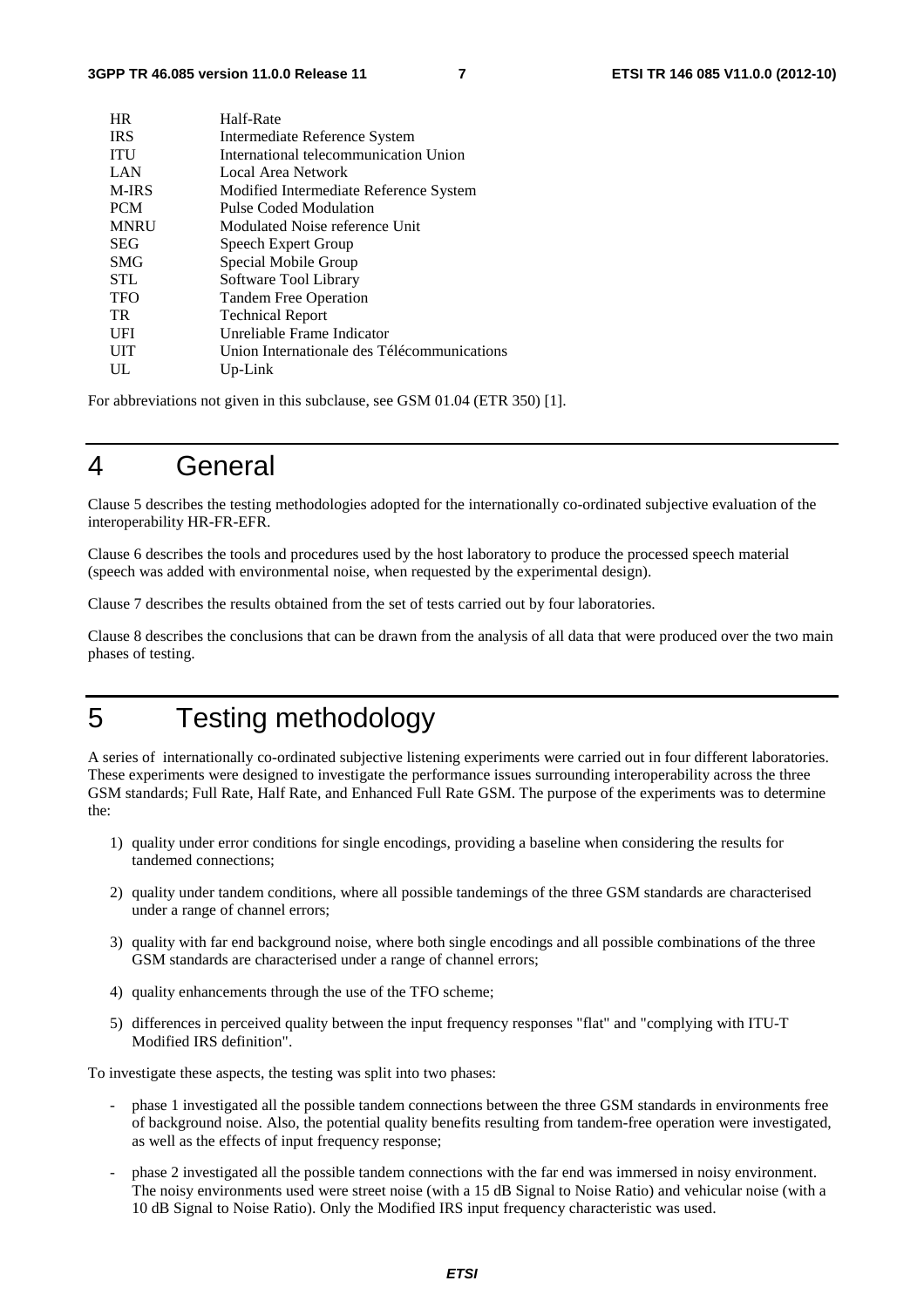In both these phases, all of the investigations spanned the range of channel error conditions; no errors, EP1, and EP2 (corresponding to  $C/I = 10$  dB and 7 dB, respectively, with ideal Frequency Hopping). Both phases also checked the performance of each of the three GSM standards as a single encoding (i.e. no tandeming).

MNRU reference conditions were included in all experiments. These serve two main purposes. The first is to ensure that a suitable range of qualities is presented to the subjects; not doing so can lead to unusual results. The second is to provide a calibration of the judgement scale, which allows for the possibility of comparing results across experiments and laboratories.

Previous Technical Reports on GSM standards (GSM 06.08 and 06.55) used an input level to the speech codec of -16 dBm0 (22 dB OVL). However, in light of the recent availability of updated average distributions of speech levels in fixed networks throughout the world (source ITU-T Rec. G.117), a new nominal level of -20 dBm0 (-26 dB OVL) was used in the investigations reported here. The use of this figure, sourced from information drawn from the fixed network was selected in the absence of any reliable statistics on the levels found in mobile networks. It should also be noted that no reliable information is available on the responses of microphones adopted for use in mobile terminals. It was for this reason that the Modified IRS response (again sourced from information on the fixed network) was used in the majority of these experiments.

The remainder of this clause will discuss the two phases of experimentation.

### 5.1 Phase 1: Investigation under conditions free of environmental noise

Phase one was designed to characterise GSM performance in noise free environments in order to provide information on the optimum performance figures likely to be obtained across the three different standards. Single encodings as well as tandemed connections between the available GSM standards, both with and without the use of the TFO scheme were investigated. The methodology used the ACR (Absolute Category Rating) method based on a 5-point rating scale, as given in ITU-T Recommendation P.800. To ensure that the maximum amount of information could be extracted from the experiment, the following precautions were taken in the experiment design:

- to ensure that all the subjects started the experiments with similar levels of expectation, a standard set of instructions was given to each subject, and they were all given the same set of practice trials at the start of the experiment. These practice trials covered a range of conditions representative of the qualities in the main body of the experiment. The scores from the practice trials are recorded, but are not used in any further analysis, and hence are not reported on in the present document;
- it is known, particularly in ACR tests, that the order in which the test material is presented to the subjects can have an effect on the results due to carry-over effects. Three different presentation orders were therefore used to minimise this;
- subjects can experience fatigue if listening sessions are too long, leading to an increase in the inherent variability of the results. The phase 1 tests, required subjects to spend approximately one hour in the experiment. For the reasons given, this was split into three sessions, each of approximately 20 minutes separated by short breaks.

The results from this phase are discussed in subclauses 7.1 (single encoding), 7.2 (tandem operation), 7.4 (TFO enhancements), and 7.5 (input frequency response).

### 5.2 Phase 2: Investigation under conditions with far end environmental noise

Phase two was designed to evaluate the GSM algorithms with regard to transmission quality in the presence of far end background noise. Two types of noise were investigated, street noise at a signal to noise ratio of 15 dB and vehicle noise at a signal to noise ratio of 10 dB. The phase was split into two experiments, each of which investigated one of the noise types. Other than this difference, these experiments were identical in design. The methodology used the DCR (Degradation Category Rating) method, where the opinions given by subjects are a measure of the perceived difference between a quality reference and a degraded sample. To ensure that the maximum amount of information could be extracted from the experiment, the following precautions were taken in the experiment design:

when investigating far end background noise, the effects of the noise itself can dominate the results to such an extent that the influence of the factors of interest are hidden. The Degradation Category Rating method was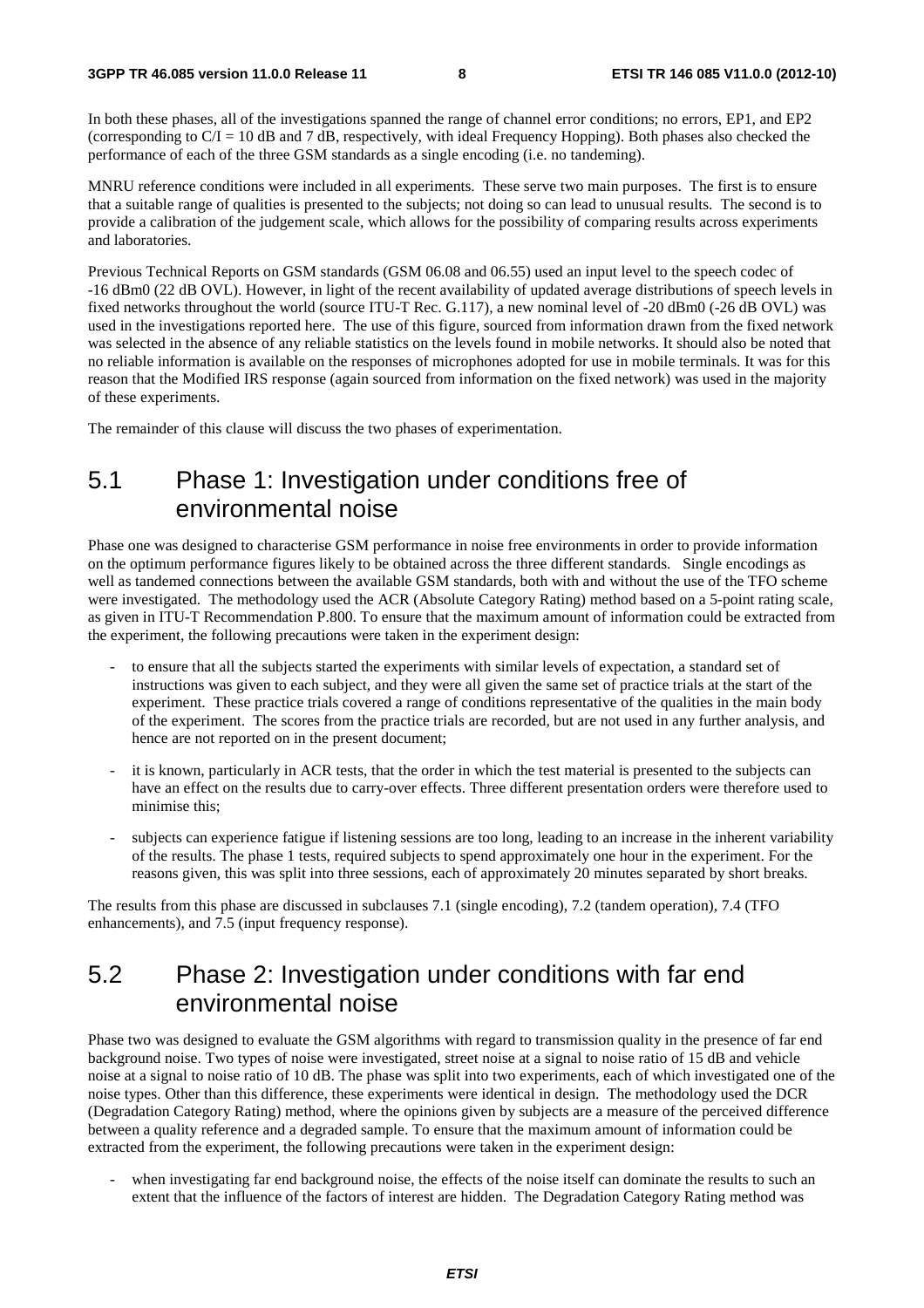selected to minimise this, as was the decision to place each of the two different types of noise in separate experiments;

- to ensure that all the subjects started the experiments with similar levels of expectation, a standard set of instructions was given to each subject, and they were all given the same set of practice trials at the start of the experiment. These practice trials covered a range of conditions representative of the qualities in the main body of the experiment. The scores from the practice trials are recorded, but are not used in any further analysis, and hence are not reported on in the present document;
- three different presentation orders were used to minimise the possibility of carry-over effects;
- subjects can experience fatigue if listening sessions are too long, leading to an increase in the inherent variability of the results. The phase 2 tests, required subjects to spend approximately one hour 15 minutes in the experiment. For the reasons given, this was split into four sessions, each of just over 20 minutes separated by short breaks.

The results from this phase are discussed in subclause 7.3.

### 6 Test set-up

#### **Overview of the Host Lab Simulation Tool**

In this section the different software components that are used by the Host Lab simulation. We present also the way they are used by the simulator.

#### **The software components**

#### **The UIT-T STL96**

In 1990 a group was set up within the CCITT to develop common software tools to help the development of speech coding standards. The first formal release of the library was the STL92. Matra Communication had used "IUT-T Software Tool Library Manual," ITU-T Users' Group on Software Tools, Geneva, May 1996, to develop the Software Tool used for the optimization of the Half Rate GSM codec.

It includes many different tools but more precisely all the tools needed to properly condition speech signals. It was mainly used for pre-processing and post-processing. However it was also used for A-Law PCM and MNRU.

#### **The Speech codecs**

The three speech codecs were simulated using 16-bit fixed point libraries that are part of the codecs' source code.

The test vectors of the three GSM speech codecs were successfully processed by their respective codecs.

#### **The Full Rate GSM**

The Full-Rate GSM simulation used (ETSI GSM Recommendation 06.10, "GSM full-rate speech transcoding") has been developed in Matra's Speech Processing Department. It was found easier to use this version rather than the one which is provided in STL96. Bad Frame Handling was included in the channel decoder function delivered by Nokia.

#### **The Half-Rate GSM**

The Half-Rate simulation used is based on that described in ETSI GSM Recommendation 06.20, "GSM half-rate speech transcoding". It was checked that it corresponds to the latest version available on the ETSI ftp server. The Bad Frame Handling simulation was that provided in ETSI GSM Recommendation 06.06, "ANSI-C code for the GSM half rate speech codec".

#### **The Enhanced Full Rate GSM**

The Enhanced Full Rate (ETSI GSM Recommendation 06.60, "GSM enhanced full-rate speech transcoding") simulation was based on versions 5.0 and 5.1 of ETSI GSM Recommendation 06.53, , "ANSI-C code for the GSM enhanced full rate codec"). Version 5.0 was upgraded taking into account the changes brought by version 5.1, i.e. initialization in the pulse search and modification of the basic operators. The pre-channel coding and the post-channel decoding of version 5.0 were kept.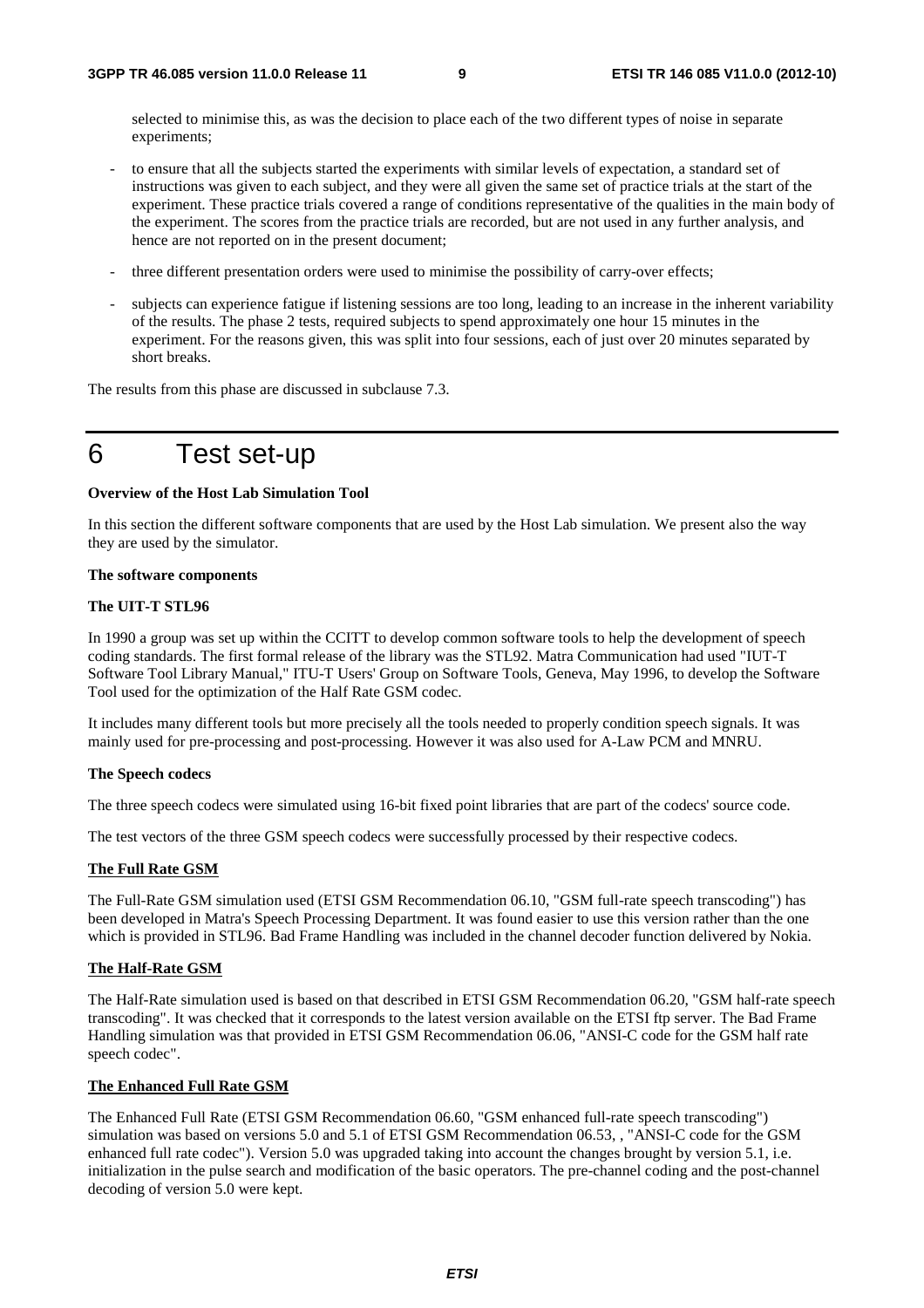#### **The G.711 PCM codec**

A-Law PCM coding was performed using the functions provided in the STL96 ["IUT-T Software Tool Library Manual," ITU-T Users' Group on Software Tools, Geneva, May 1996].

#### **The Channel codecs**

#### **The Full Rate GSM**

It was agreed that the channel codec and above all the error Concealment would have to be "state-of-the-art" as it had already been done for the pre-qualification test of the EFR. In consequence it was asked to Nokia if they could, as they had already done for the pre-qualification tests, deliver such a simulation to the Host Lab.

An NDA was signed between Nokia and Matra Communication to enable the use of these functions. Since Sun workstation are used in both companies, it was decided to exchange object code compiled for such systems.

#### **The Half Rate GSM**

An NDA was signed between Motorola and Matra Communication in order to use the Channel codec simulation that has already been used during the complexity estimation and the Optimization of the Half Rate GSM.

The interfaces were updated with the help of Eric Winter of Motorola.

#### **The Enhanced full Rate GSM**

Matra Communication received together with the source code of the EFR v1.4 speech codec the source code of the channel codec. This was the one that has been used so far to measure the performances of the EFR codec in error conditions.

Therefore it was decided to use it in the Host Lab simulation.

#### **The Modulated Noise Reference Unit (MNRU)**

The so-called "Duo-MNRU" [11] [12] tool of STL96 was included in the Host LAB simulation.

### 6.1 Host Lab processing for the evaluation of HR-FR-EFR interoperability (phase 1)

The processing carried out by Matra Communication under contract of the ETSI were made using a Host Lab simulator. This section contains the description of the Host Lab simulator.

#### **Modified IRS filtering procedure**

The first problem in phase 1A was due to a wrong interpretation of the test plan by the Host Lab. The « HQN » key word of the command line was wrongly interpreted as "the spectral characteristic must be flat".

We replace the « HQN » key word by « MIRS » in the test plan file and we created a pre-processing procedure to filter and adjust the level of the speech material. This procedure is based on the function available in the STL96. Figure 1 shows the scheme of this pre-processing.



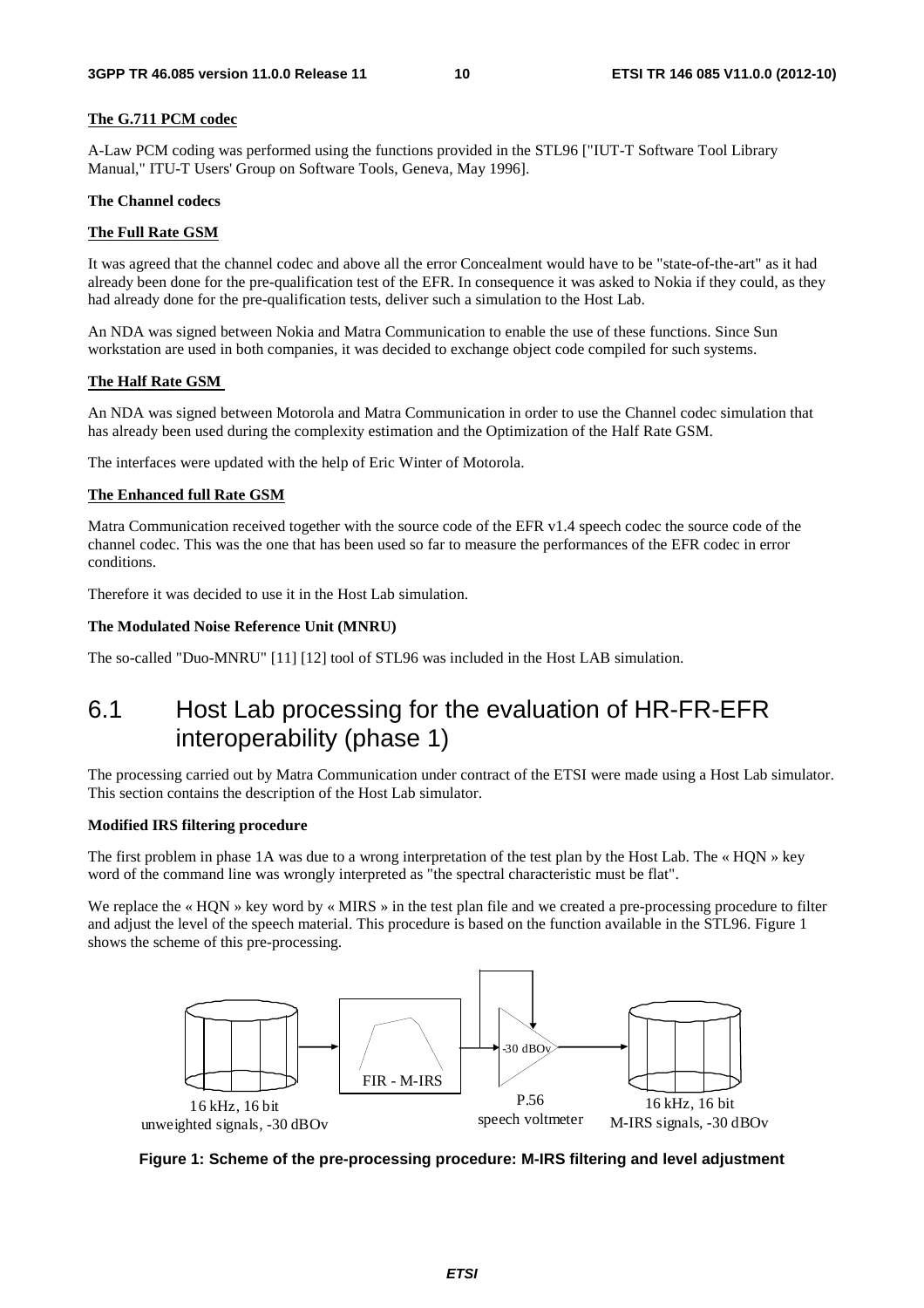### 6.2 Error concealment for TCH/FS

The second problem in phase 1A concerns the Error Concealment function included in the TCH - FS Channel Codec Libraries. During phase 1A this function has been implicitly switched off by the provider. As decided during the SEG #8 meeting the provider sent to Matra a correct version of the libraries. This version works correctly for all the possible channel simulations (with or without noise insertion). In the demo tape delivered by Matra (cf. SMG11 Tdoc 18/96) we provided some examples of sentences in EP1 and EP2 conditions obtained by using the old and the new versions of these libraries.

### 6.3 Control of codec simulation

All the codecs used in this simulation have been tested using the test vectors defined in the GSM recommendations. When the Host Lab simulator is used in the « test mode » the pre-processing, post-processing and channel coding procedure are bypassed as illustrated by figure 2. No errors have been observed in the output file.





### 6.4 Pre-processing and post-processing procedure

Figure 3 and figure 4 show the frequency response of the M-IRS filtering module and the frequency response for the pre and post processing. The behaviours of these frequency responses are closed to the frequency responses presented in the STL96 documents.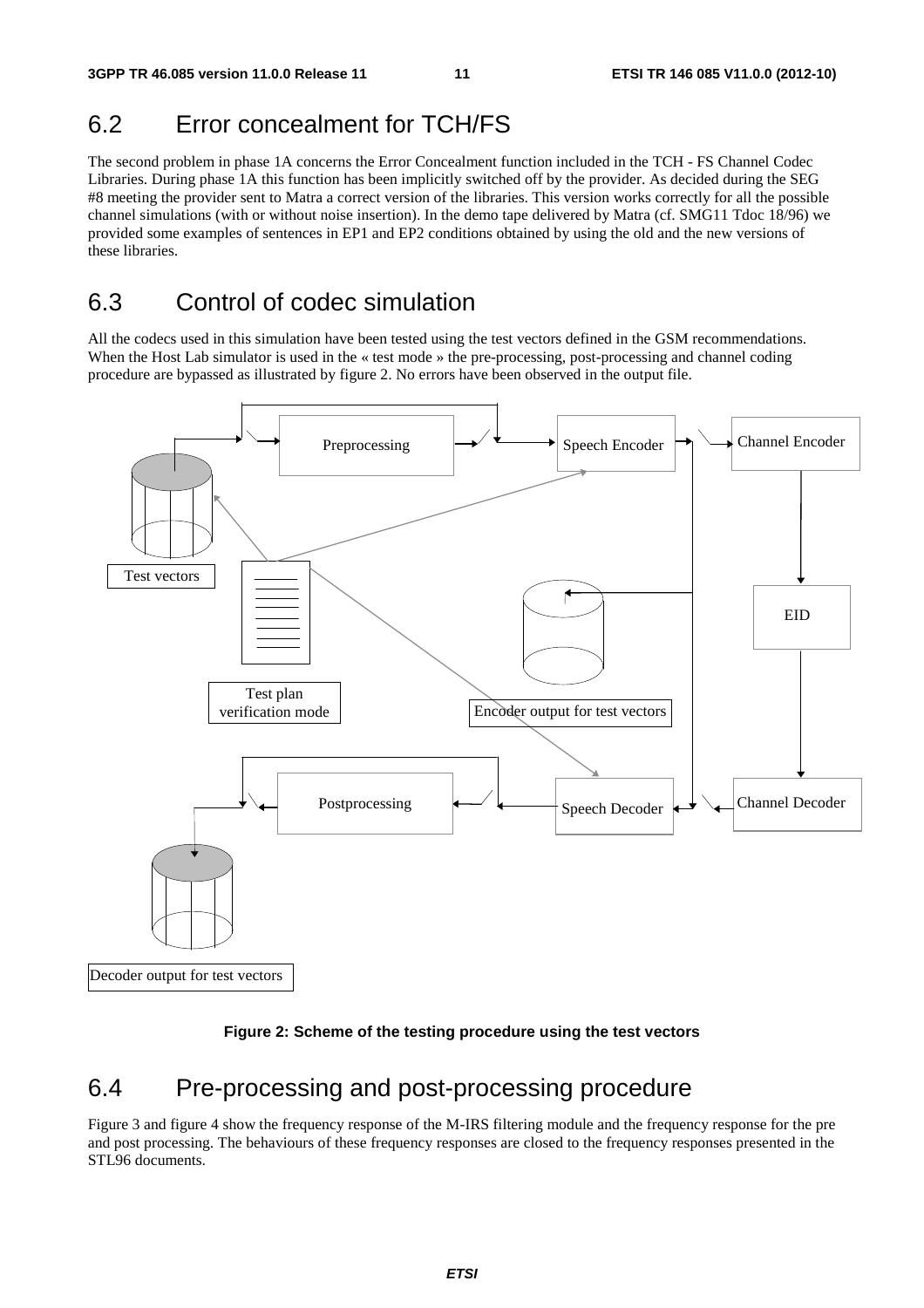

**Figure 3: Frequency response of the M-IRS filtering module** 



**Figure 4: Frequency response of the global simulator filtering modules** 

### 6.5 Conclusion of Phase 1

All the accessible components of the Host Lab simulator have been tested by Matra. No particular problem was observed during this phase of test.

### 6.6 Host Lab processing for the evaluation of HR-FR-EFR interoperability (phase 2)

The phase 2 of interoperability test have been carried out to evaluate the performances of GSM speech codecs in environmental noise conditions. The present document describes the noise mixing procedure used to produce the speech material.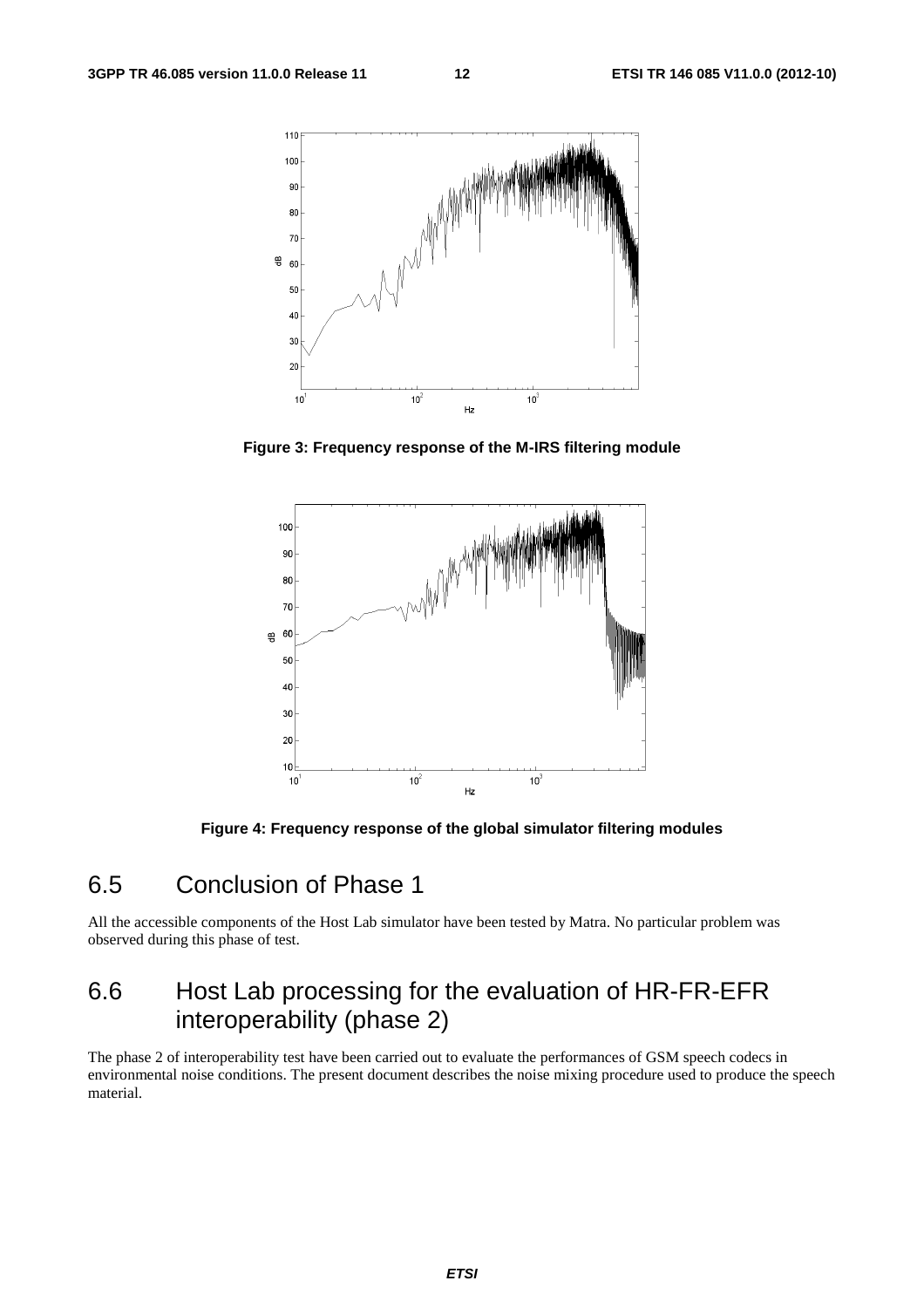#### **Noise mixing process**

The original speech material used during phase 1 of test has been the starting point to produce the input databases for phase 2. The procedure used to produce these samples is the following (cf. figure 6). First of all the sources (speech and noise) are filtered using the FIR version of Modified IRS filter (M-IRS). Then they are gain-scaled to obtain a -30 dBOv level for speech samples and the (-30-SNR) dBOv level for noise source. The value of SNR is dependent on the noise characteristic: this value is fixed to 15 dB for street noise and 10 dB for car noise.



#### **Figure 6: Noise and speech mixing procedure**

The gain scaling values are obtained using the STL'96 speech voltmeter for the speech samples (according with ITU-T Recommendation. P.56) and using RMS measure for noise files.

The files filtered and scaled are then mixed by summing the samples. An automatic control of overload is performed during the mixing procedure. If a saturation occurred an expert listener checked if the quality of the speech + noise sample is acceptable. If the clipping effect was annoying the level of the speech after the M-IRS filter was down-scaled in a maximum range of 1 dB and the mixing procedure is restarted. During the mixing procedure any saturation has been observed.

#### 6.7 Processing

The data-bases obtained by the noise mixing procedure are processed according to the test using the Host-Lab simulator.

#### 6.8 Conclusion of Phase 2

During phase 2, test have been performed without any problem. Quality of processed speech has been checked by MATRA speech expert. The processed files were sent to the listening test laboratories in January 1997, according to the time schedule defined during the first SMG11 meeting.

### 7 Summary of results

The test results obtained from the subjective evaluation of the interoperability HR-FR-EFR, considering the different combinations of the three GSM standards, and also the so called TFO (Tandem-Free or Transcoding-Free Operation), are summarised in the following sub-clauses.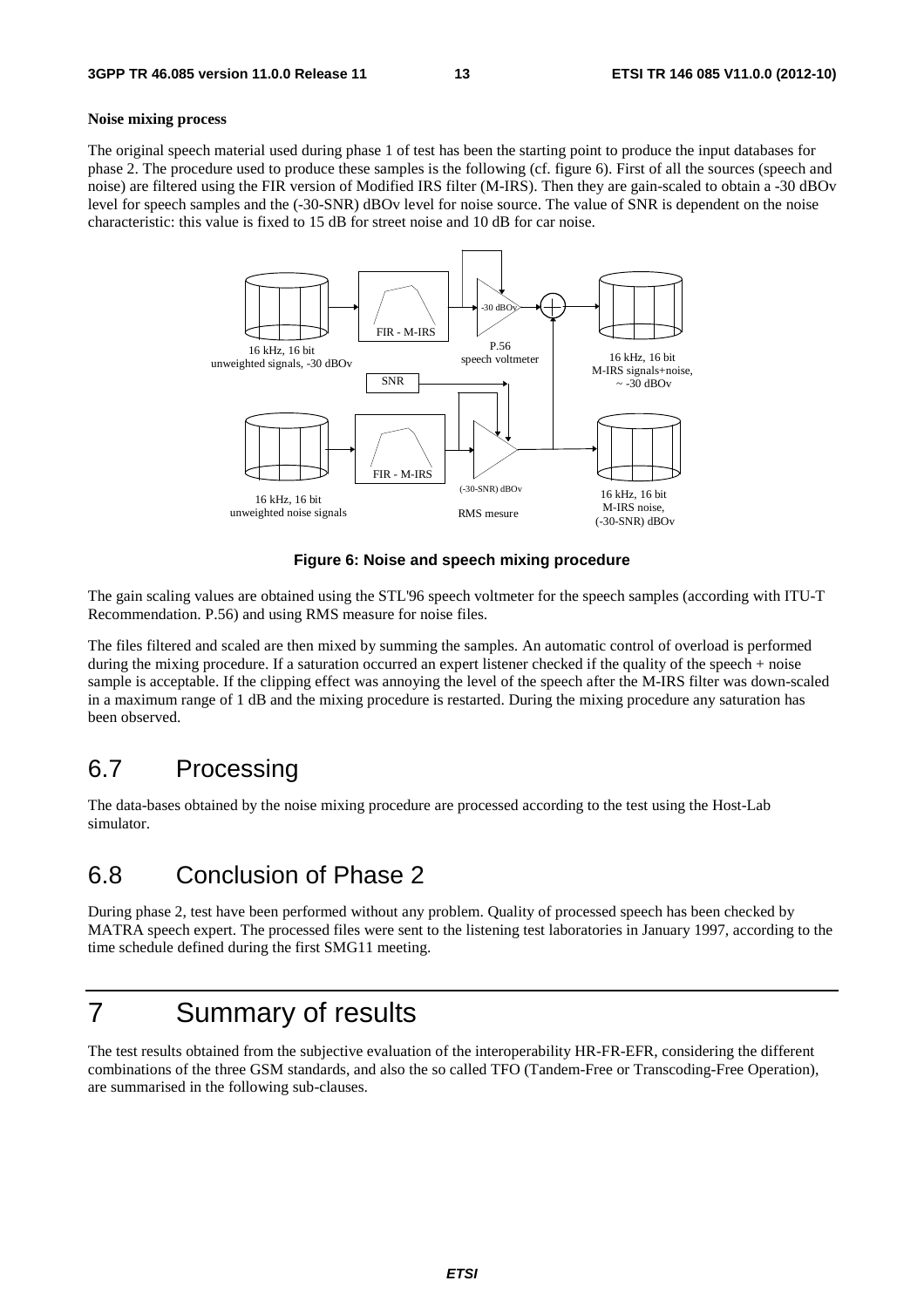### 7.1 Quality under error conditions

Statistical analysis and significance tests (at 95 % confidence level) on the full set of raw data were performed in terms of Mean Opinion Scores (MOS) and confidence intervals (C. I.), that were calculated to interpret the statistical significance of differences between the given scores.

An analysis of variance (using the General Linear Model) of all opinion scores was carried out to show which factors under test (laboratories, talkers, order of presentation, experimental conditions, and listeners) did account for the subjective judgements. The analysis showed that all factors were significant; anyway, the 'common behaviour' showed by all the individual results, justified the decision of amalgamating the data coming from the different laboratories.

A statistical method based on a simple Tukey's Honestly Significant Difference (HSD) procedure, by utilising the measure MSE obtained from the analysis of variance**,** at the 95% confidence level, was used to accept or reject the hypothesis that the average score obtained by a certain condition was "significantly" (in statistical sense) worse than another one.

The number of votes cast by each listener was: 4 (talkers) x 48 (conditions) =  $192$ . There were 24 listeners (e.g. 12 male and 12 female) per experiment, organized in a number of sub-groups, e.g. 3 sub-groups made up of 8 persons each, each sub-group of listeners hearing the sequence in a different order. The number of votes per condition was: 4 (talkers) x 4 (languages/countries) x 24 (subjects) = **384**.

A primary elaboration of data was performed for the individual raw data, averaging Male and Female talkers (see Annex C for Tables of experimental results).

The following figure was obtained for the "reference conditions" inserted in the tests, i.e. the MNRU (Modulated Noise Reference Unit) and the "Direct" signal. The figure correlates Mean Opinion Scores (MOS, Yq) with Equivalent Q (dB) values, and is usually considered the "transfer curve" to convert data coming from different countries, i.e. taking into account cultural, or language, or other differences among laboratories conducting the "same" subjective test.

#### **MNRU & Direct**



The effect of errors on the three algorithms, HR FR, EFR, in single encoding and for quiet conditions is depicted in the following figure.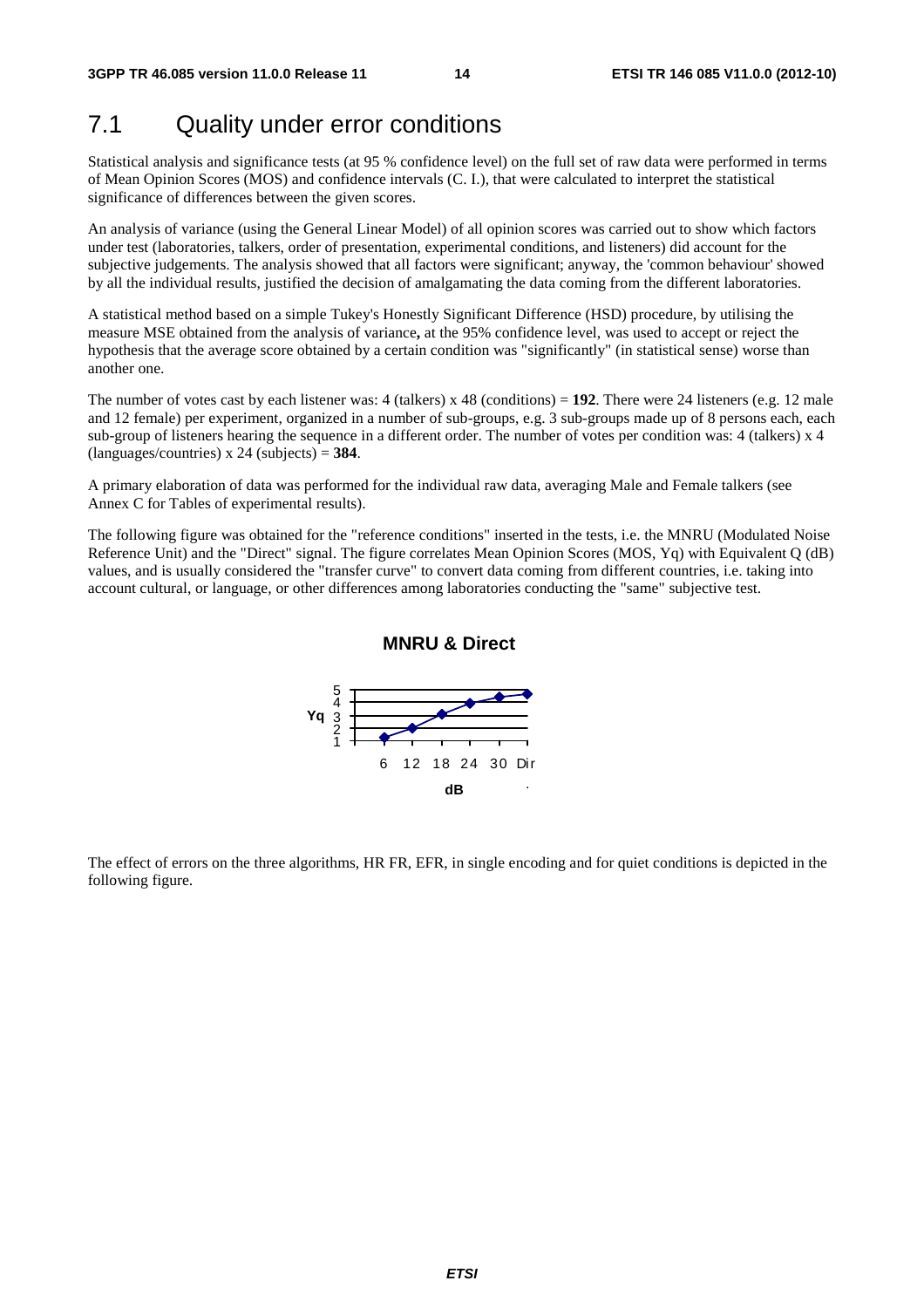



### 7.2 Quality under tandeming conditions

Tandeming conditions were tested in EP0, EP1 and EP2 error conditions (see Annex C for tables of results). The following figures clearly indicate the performance of HR, FR, and EFR when interworking with each of the other standards (i.e. the combinations of codecs in the figures should be read: Coder in the Legenda is tandemed with codec in the abscissa). The following figures were obtained from the experiments that adopted the Modified IRS input frequency characteristics.



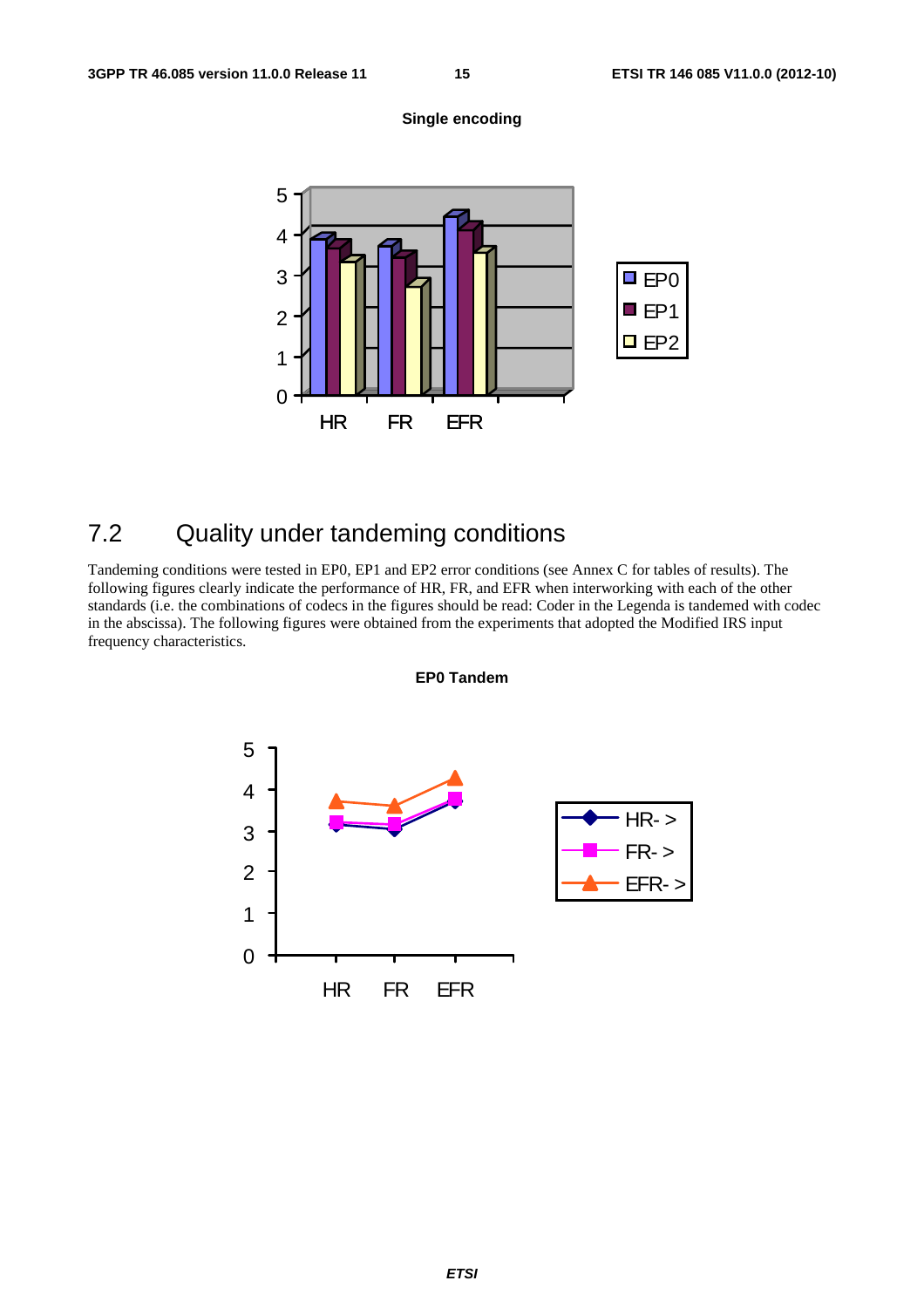







The following figures were obtained from the experiments adopting the flat input frequency characteristics.

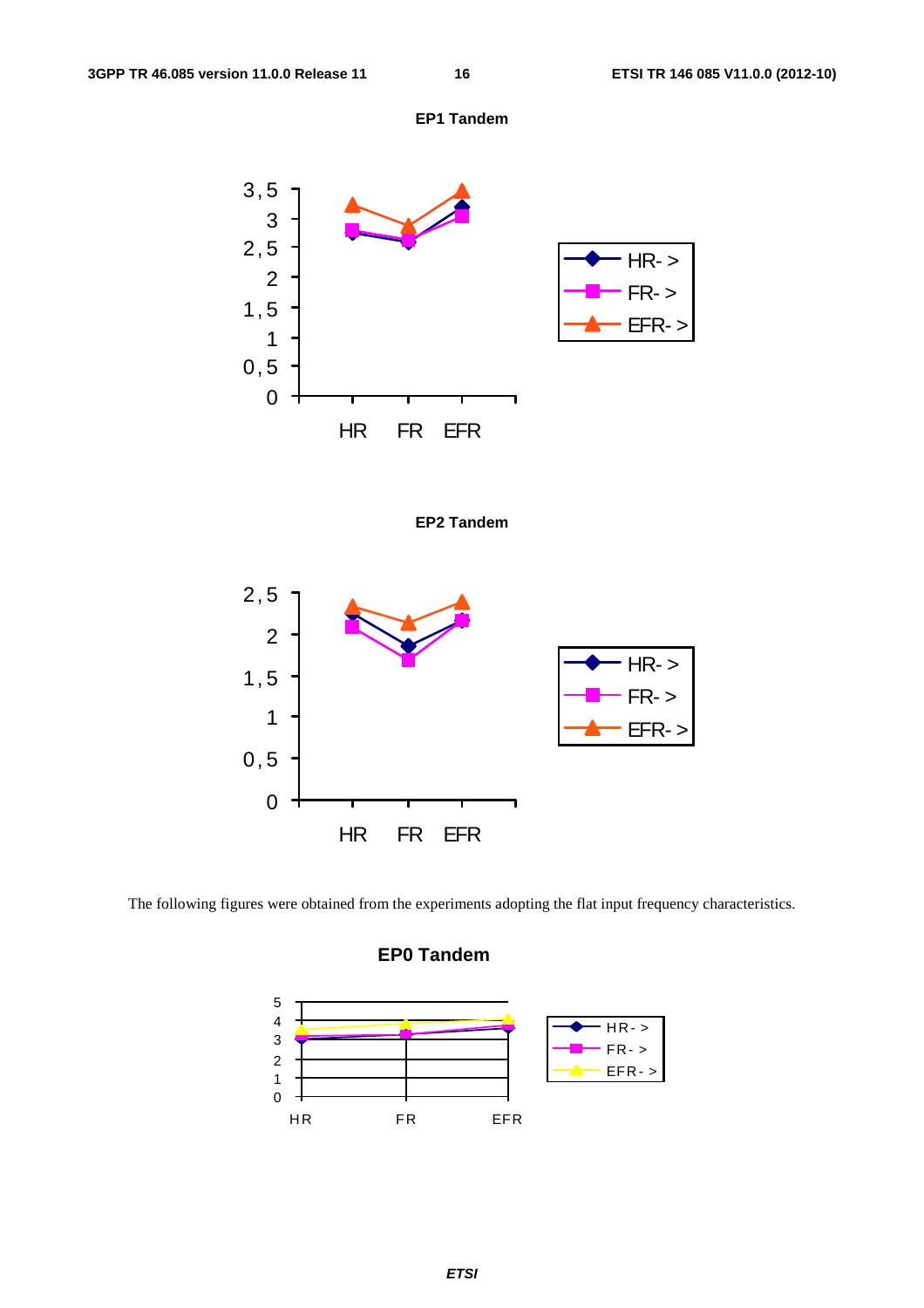

#### 7.3 Quality with far end background noise

Any of the listening laboratories had to report their results from Exp#1 or Exp#2 in a way that the effects of environmental noise, error pattern and transcoding of the different standards are documented as DMOS values with their confidence interval (two-tailed t-distribution with a=0,05).

An individual analysis of data was conducted by each participant laboratory (see Bibliography). Tables of "averaged" results are given in DMOS, and confidence intervals. An analysis of variance revealed that conditions, talkers and groups of listeners were highly significant factors  $(p<0,0001)$  in both experiments.

A global analysis over the laboratories was performed and results were produced in a similar form to the one produced for global analysis for Phase 1 of testing (see Annex D for Tables of results).

In Exp. 1 the two laboratories were not significantly different each other, while in Exp. 2 the LAB factor was a highly significant one. The Tukey's minimum significant difference between DMOS values was around 0,35 in both experiments, such value being used to group conditions that were not "statistically" different in the same "class". The following figures illustrate the results obtained during Phase 2 of testing.



#### **Street noise added to speech (S/N = 15 dB)**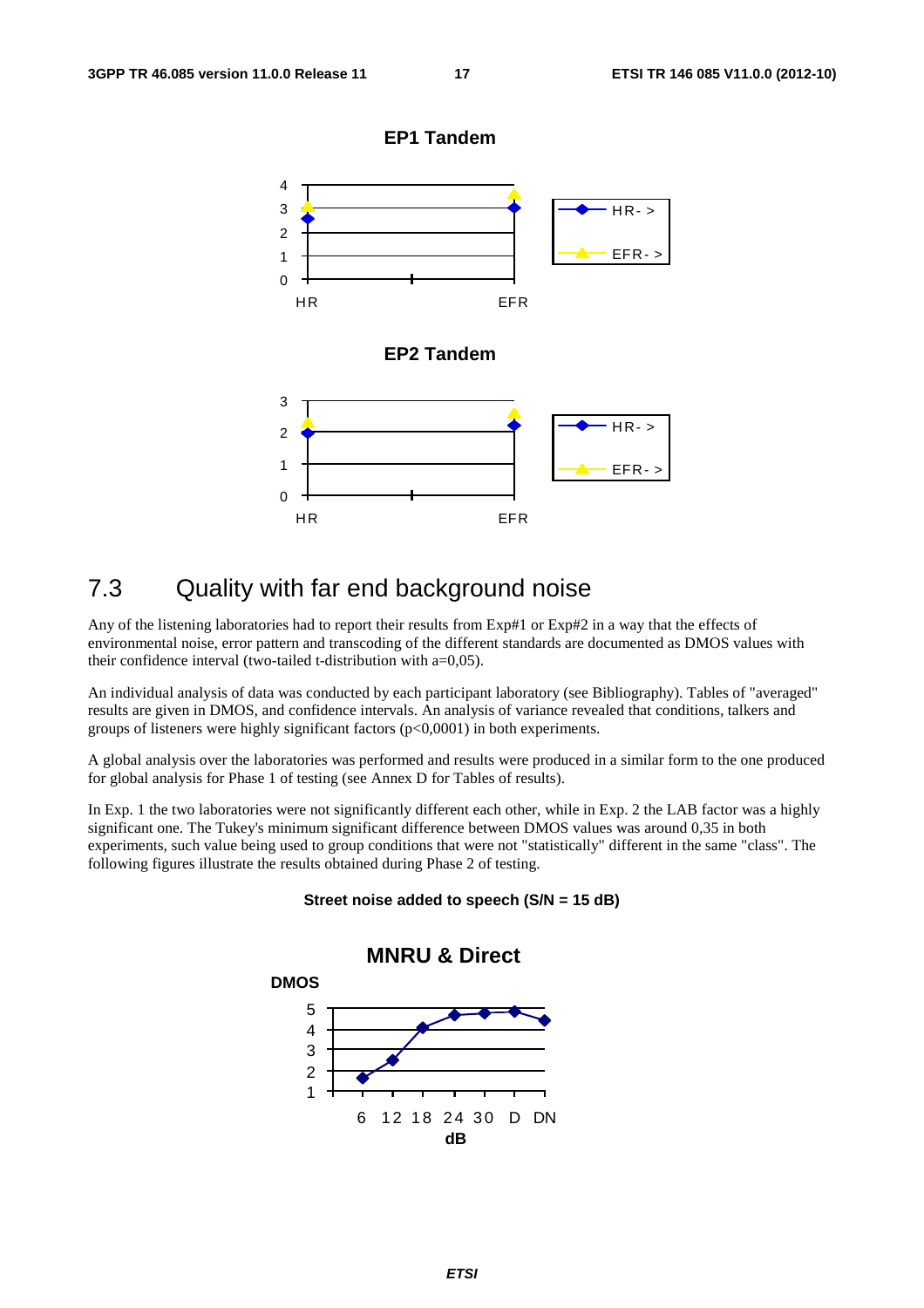**Vehicular noise added to speech (S/N = 10 dB)** 



**Street noise added to speech (S/N = 15 dB)** 

**Single encoding (DMOS)** 



**Vehicular noise added to speech (S/N = 10 dB)** 

**Single encoding (DMOS)** 

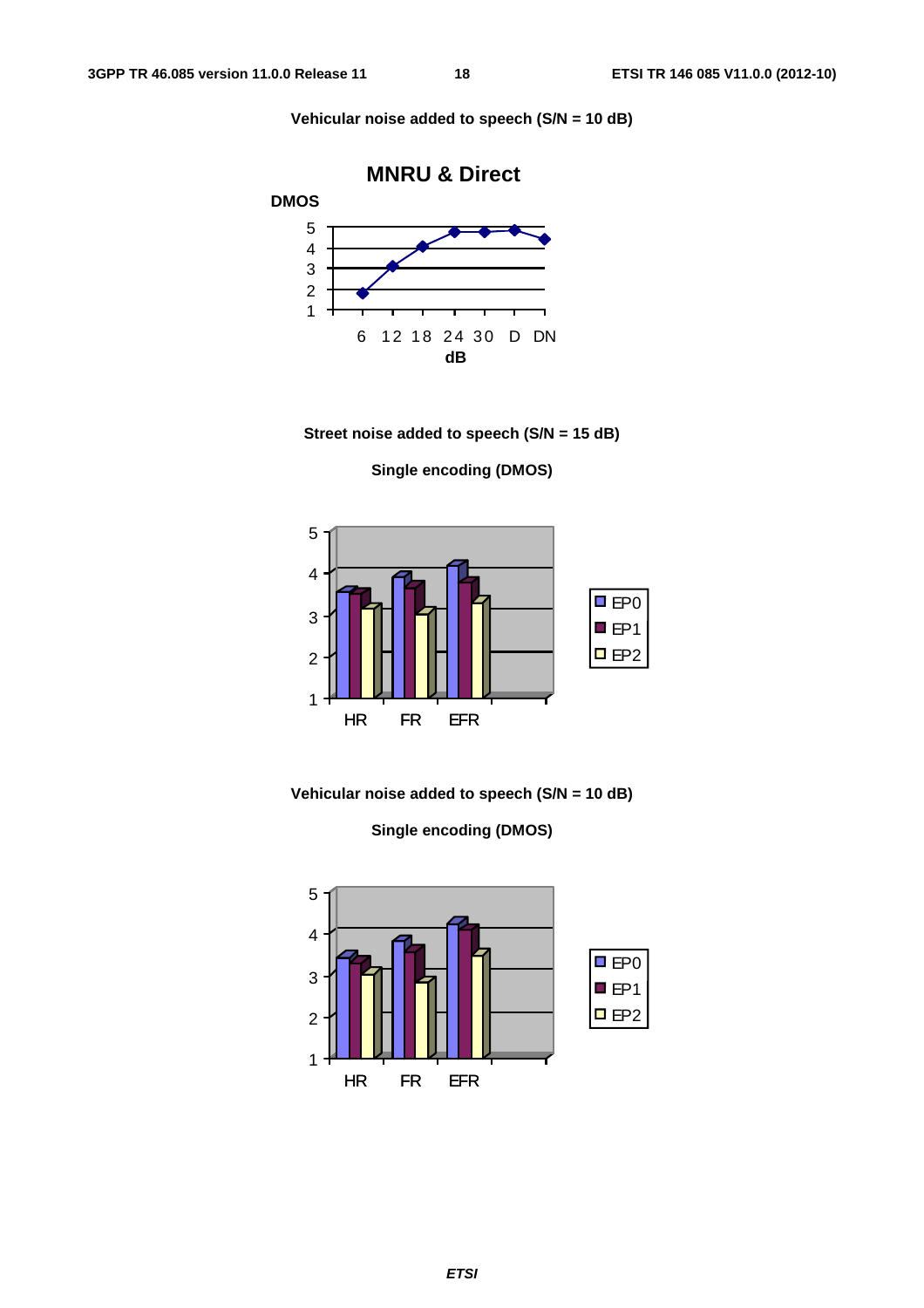

#### **Street noise added to speech (S/N = 15 dB)**

#### **Vehicular noise added to speech (S/N = 10 dB)**

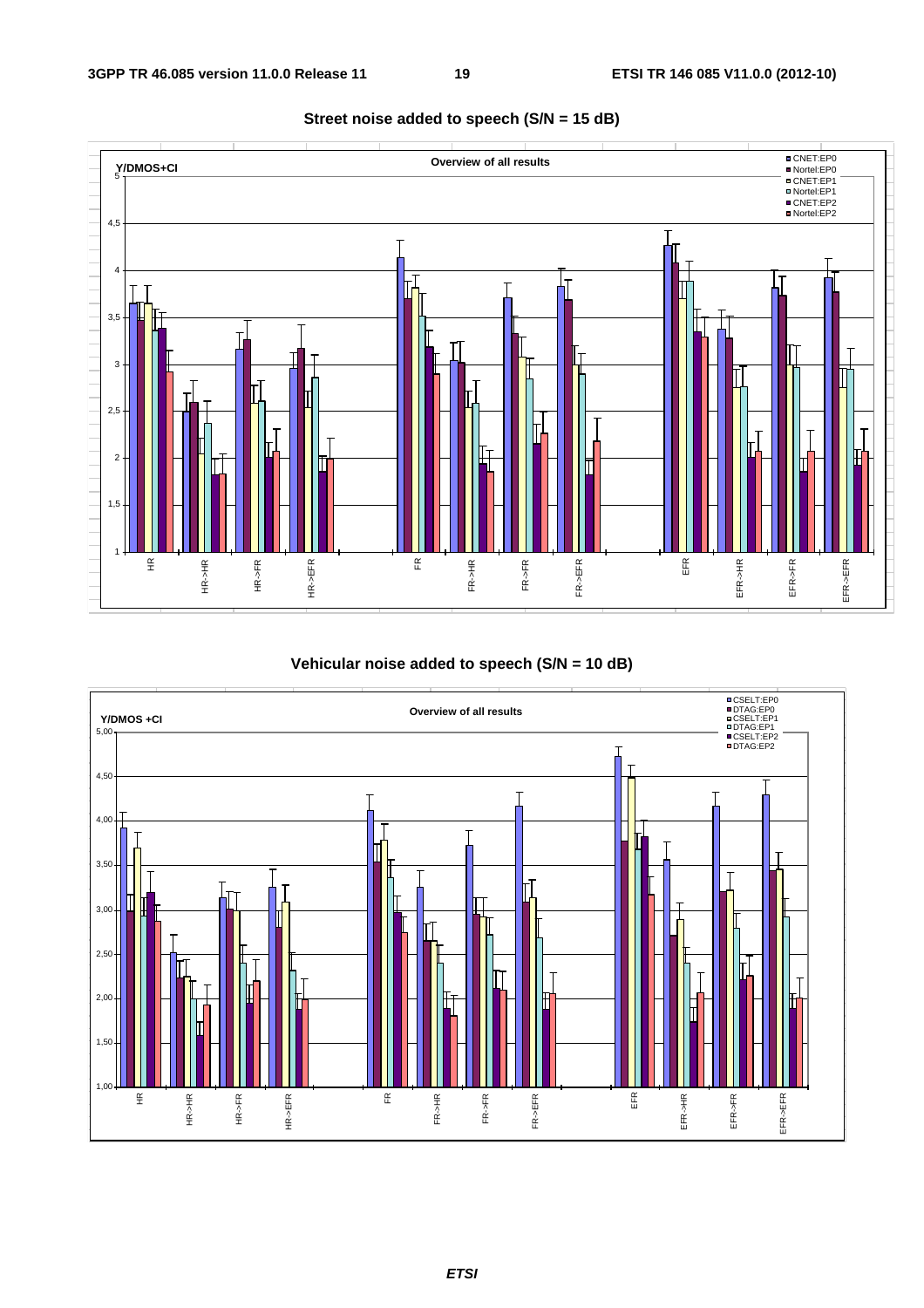

**Street noise added to speech (S/N = 15 dB)** 



*ETSI*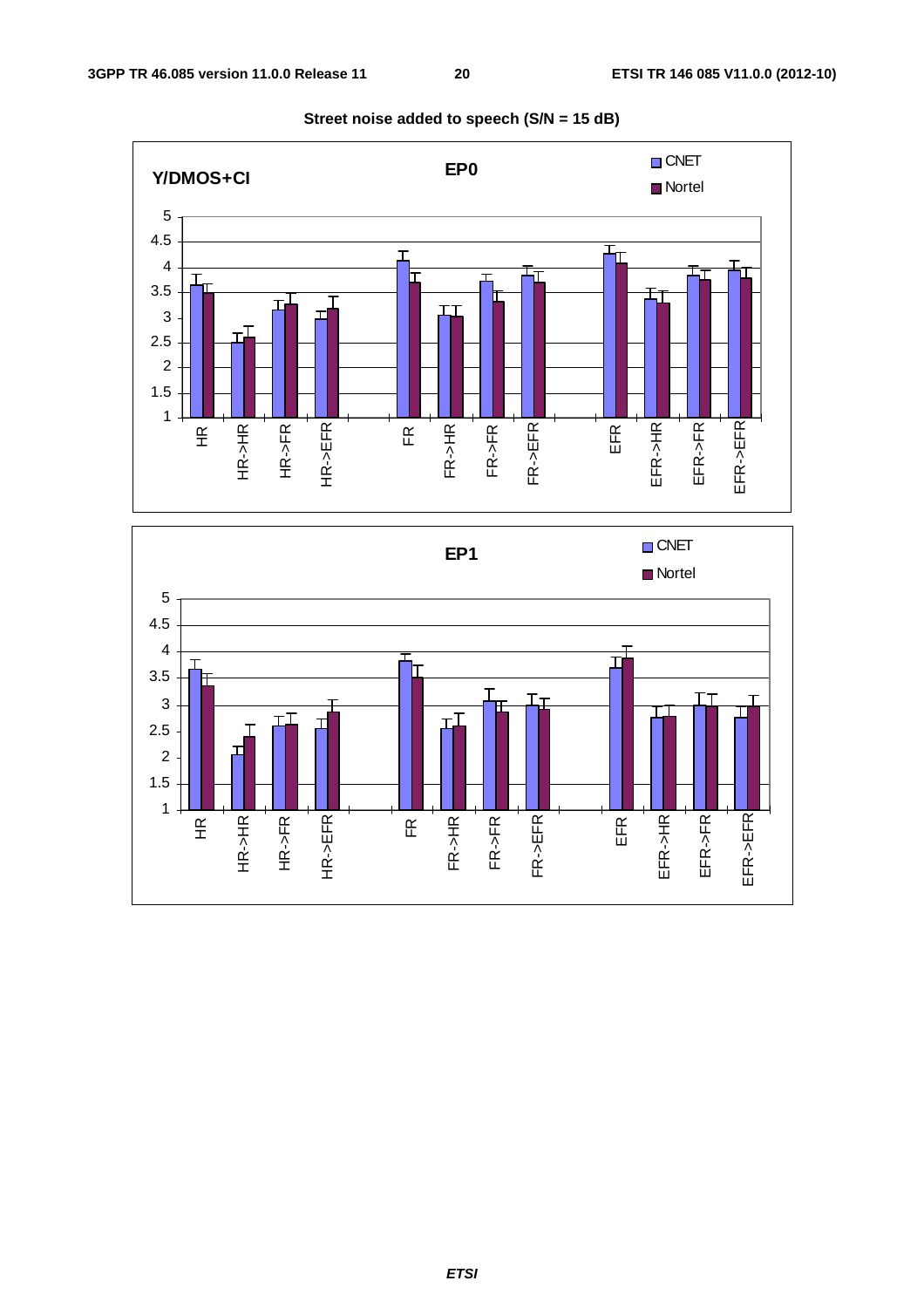

**Vehicle noise added to speech (S/N = 10 dB)** 

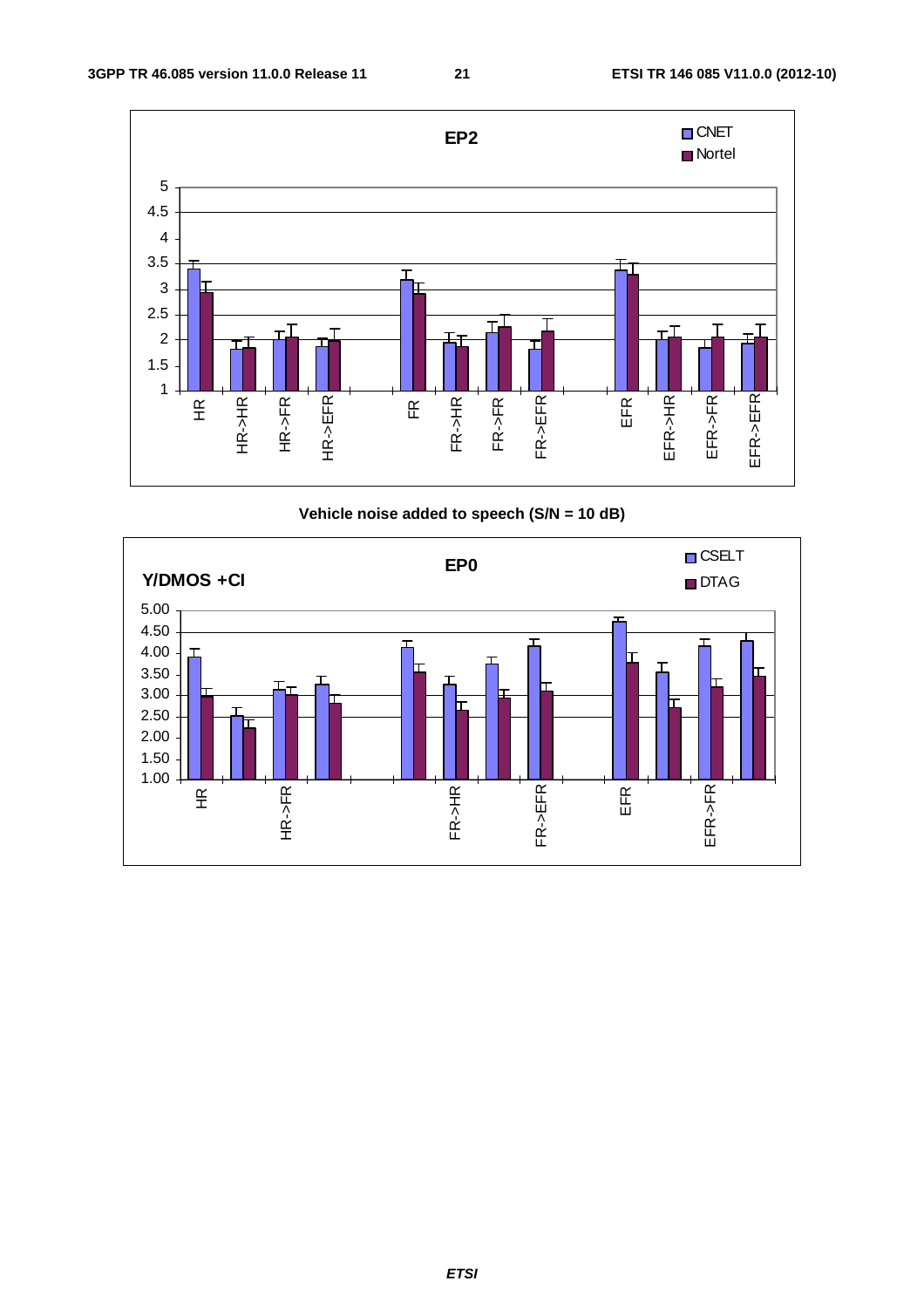



### 7.4 Quality enhancement using TFO techniques

The following table summarises the relevant results for the TFO conditions, i.e. the average improvement achievable with TFO technique (DMOS, **bold** means significant, **NA** stands for NOT APPLICABLE). Values were calculated using the Honestly Significant Difference (HSD) Tukey's test at the 95% significance level. The Table was derived from the experiments that used the flat input characteristics for recording speech.

|            | EP <sub>0</sub> | EP <sub>1</sub>                 | EP <sub>2</sub> |
|------------|-----------------|---------------------------------|-----------------|
| HR         | .85             | c٥                              | .39             |
| FR         | c.<br>.၁૩       | <b>NA</b>                       | NΑ              |
| <b>EFR</b> | າາ<br>ے .       | $\overline{\phantom{a}}$<br>.46 | . . 0           |

The following figures summarise the relevant results for the TFO conditions, i.e. the average improvement achievable with TFO technique. The figures was derived from the experiments that used the Modified IRS input characteristics for recording speech.

*ETSI*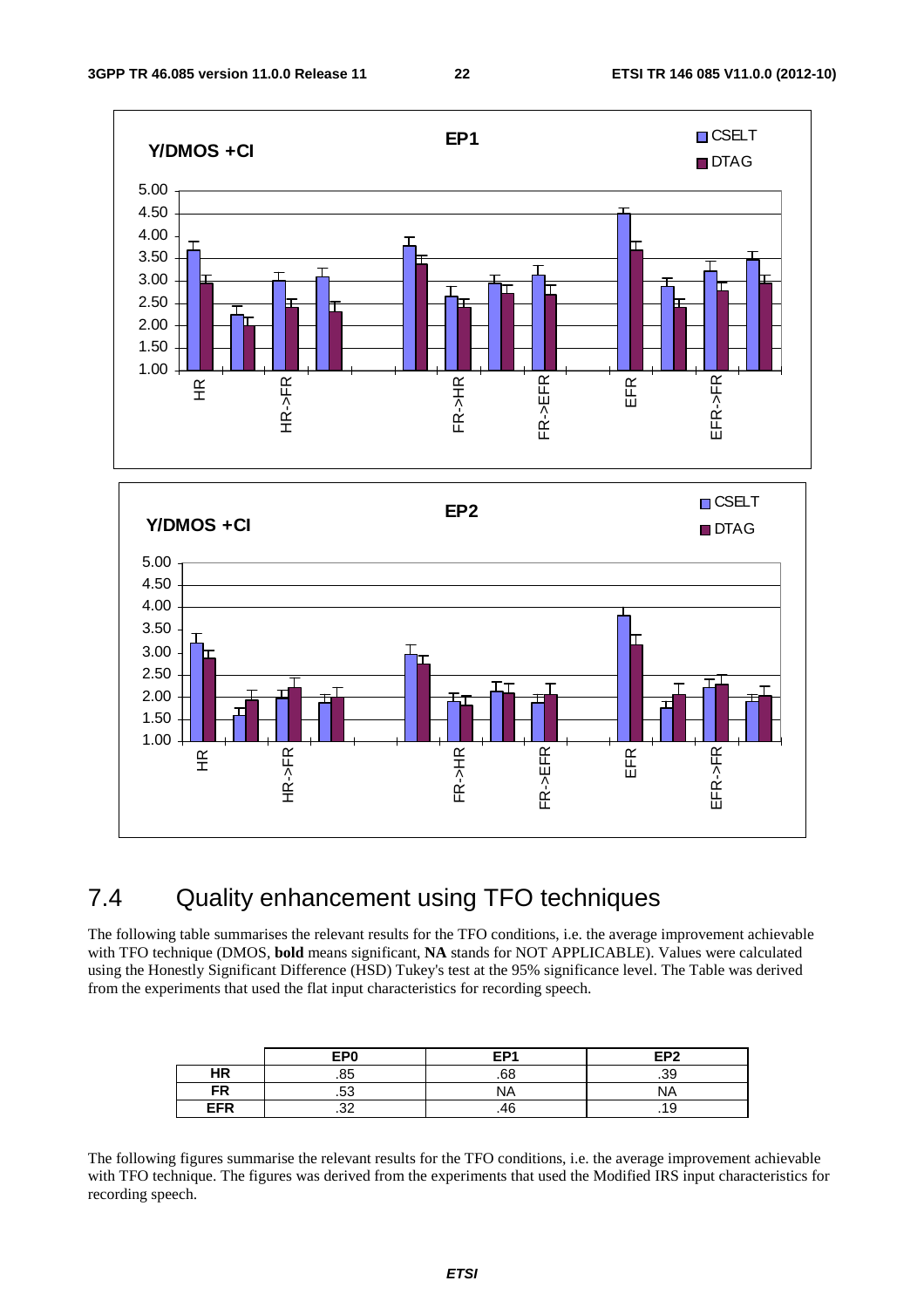#### **EP1 Tandem TFO/No TFO**



#### **EP2 Tandem TFO/No TFO**



### 7.5 Effects of input frequency response

The results show that the "Modified IRS" input frequency characteristic was slightly preferred to the "flat" one.

### 8 Conclusion

A number of experimental conditions for the performance characterisation of GSM interworking standards, including codecs in single, tandem, and tandem-free operation with and without errors, plus some MNRU conditions and Direct, have been tested subjectively.

The present document summarised the subjective test results obtained by CNET, CSELT, DT AG and NORTEL.

 The similar or slightly lower quality behaviour showed by the FR codec in all conditions, in comparison with the HR codec, suggested to consider the analysis of results from previous exercises pertaining to those experimental conditions, and to undertake proper investigations on their reliability. Even if the results seem to be in line with the content of GSM 06.08, it is not advised to draw any conclusion on the relative performances of the HR and FR codecs from the limited test results contained in the present document. The HR characterization test results (GSM 06.08) provides a more complete picture of the HR performances in multiple environment. Specifically, GSM 06.08 shows that the HR is more sensitive than the GSM FR to the type of filtering (Modified IRS or Linear 'flat') used for the pre-processing of the speech samples (see subclause 6.1, table 3 of GSM 06.08).

On grounds of the estimated Mean Opinion Scores, and considering the statistically significant differences among the simulated network configurations (computed using the Honestly Significant Difference (HSD) Tukey's test at the 95% significance level), the main positive results from this test are in general the rather good performance showed by the EFR and the quantification of improvement achievable by implementing the proposed TFO schemes, and by replacing the present FR by the EFR codec.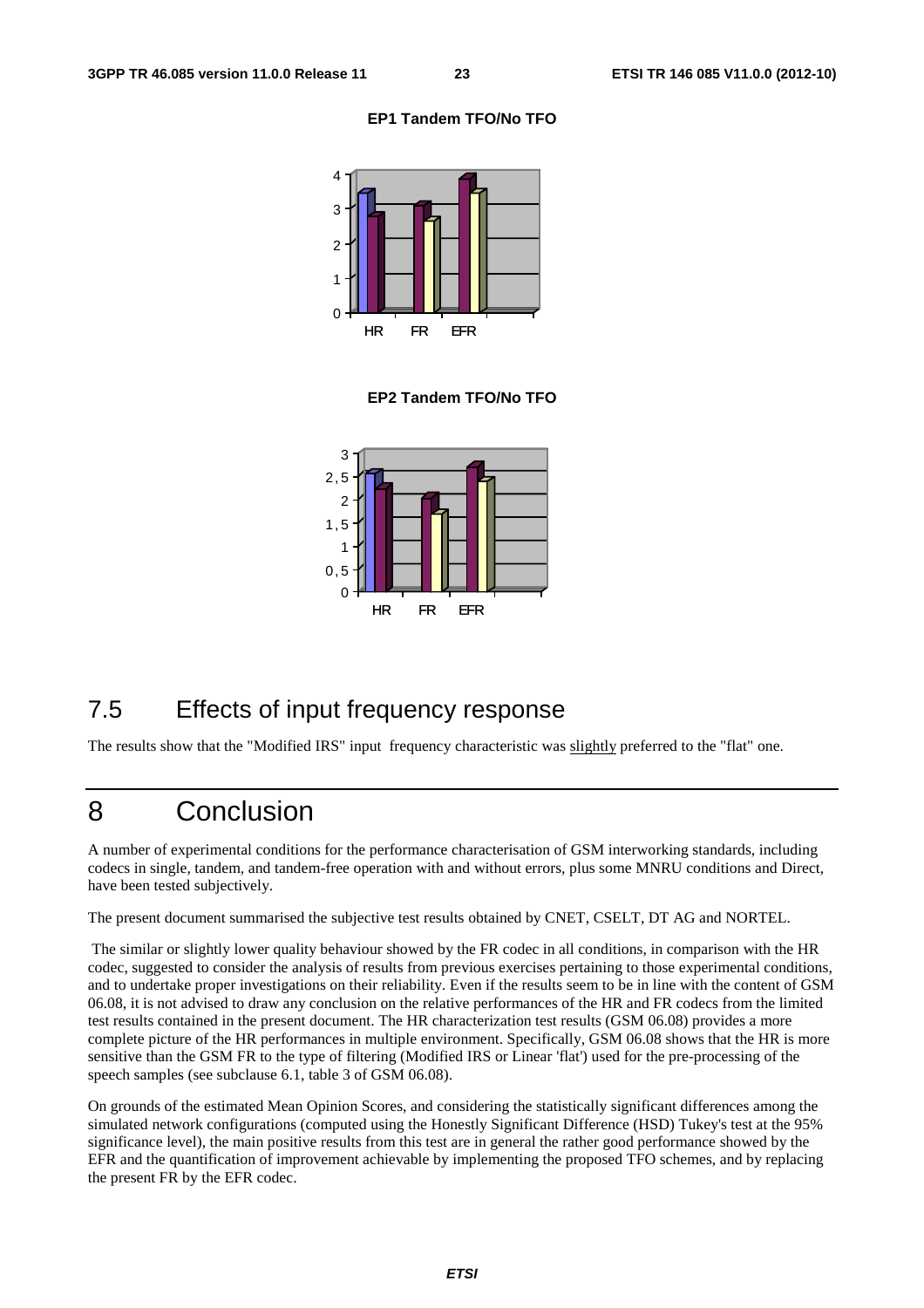For the HR-HR tandem and EP1, the TFO scheme showed a significant improvement of 0,7 MOS; the same significant improvement (0.7 MOS) was obtained by EFR codec for both error-free (EP0) and EP1 (C/I=10 dB) conditions.

Based on the analysis of experimental results, the following conclusions can be drawn, in general, for speech mixed to street noise at  $SNR = 15$  dB, or to vehicular noise at  $SNR = 10$  dB:

- 1) in single encoding, the Enhanced Full-Rate codec performs significantly better than the Full-Rate and Half-Rate codecs, respectively;
- 2) in tandem encoding, for EP0 and EP1 error conditions (i.e. error-free and C/I=10 dB), the ranking order EFR, FR and HR is still kept, with HR performance significantly worse, while differences between Full-Rate and Enhanced Full-Rate were in a few cases "statistically" NOT significant;
- 3) In tandem encoding, for EP2 error conditions (i.e.  $C/I = 7$  dB), the performance differences between the codecs decline.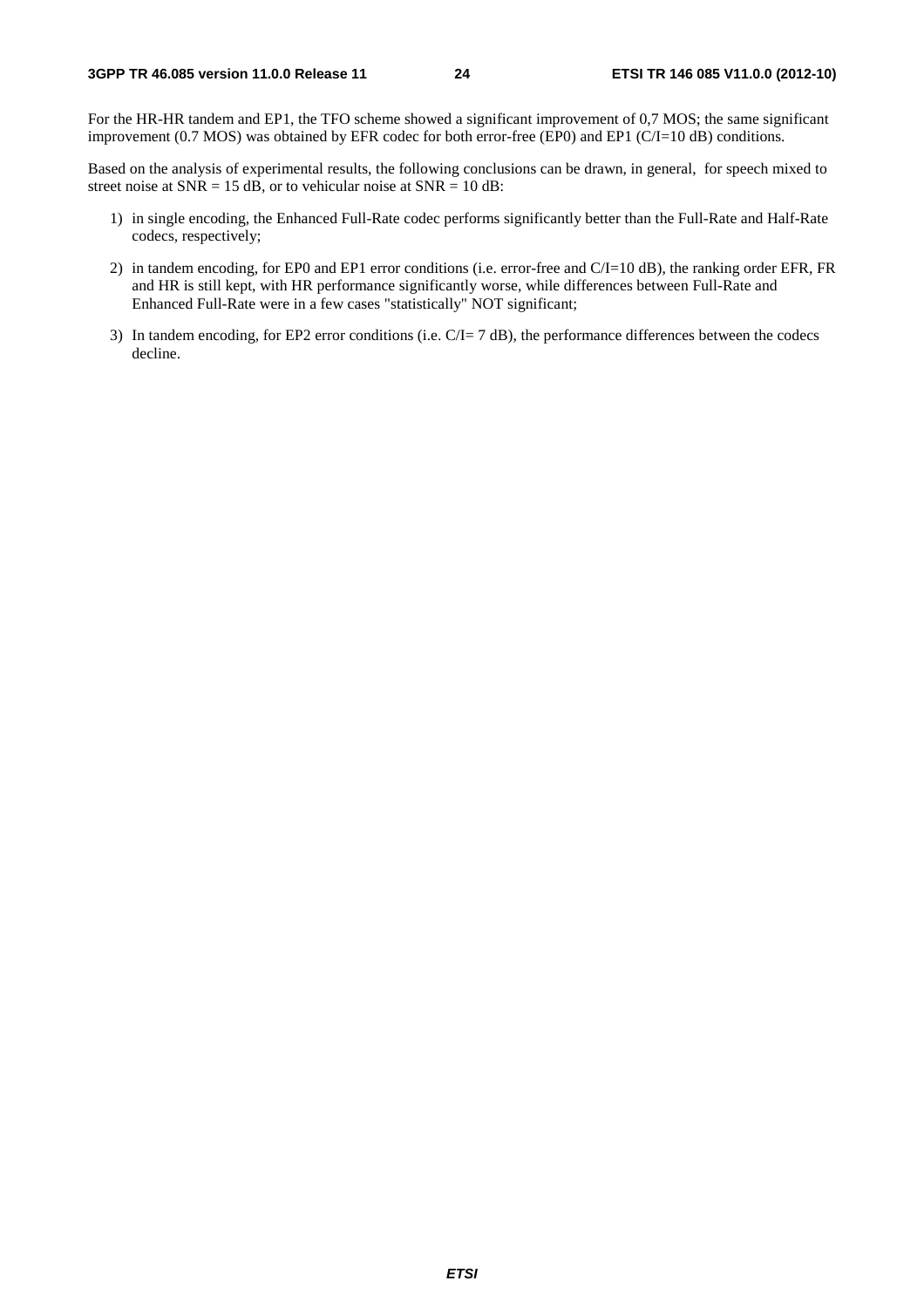### Annex A: Bibliography

**[1] UIT-T** Recommendation P.800**:** " Methods for subjective determination of transmission quality", Rev. September 1995.

**[2] UIT-T** Recommendation P.830**:** " Subjective performance assessment of telephone-band and wide band digital codecs", 1992.

**[3] CCITT** Recommendation P.810: "Modulated Noise Reference Unit", Blue Book, Volume V, 1988 and proposed revisions (SG12 meeting, 1994).

**[4] D.J. Finney** "Probit Analysis- A statistical analysis of the Sigmoid Response Curve", Cambridge University Press.

**[5] R.E. Kirk** "Experimental Design: Procedures for the Behavioral Sciences", 2nd ed., Brooks/cole Publishing Co., California, 1982.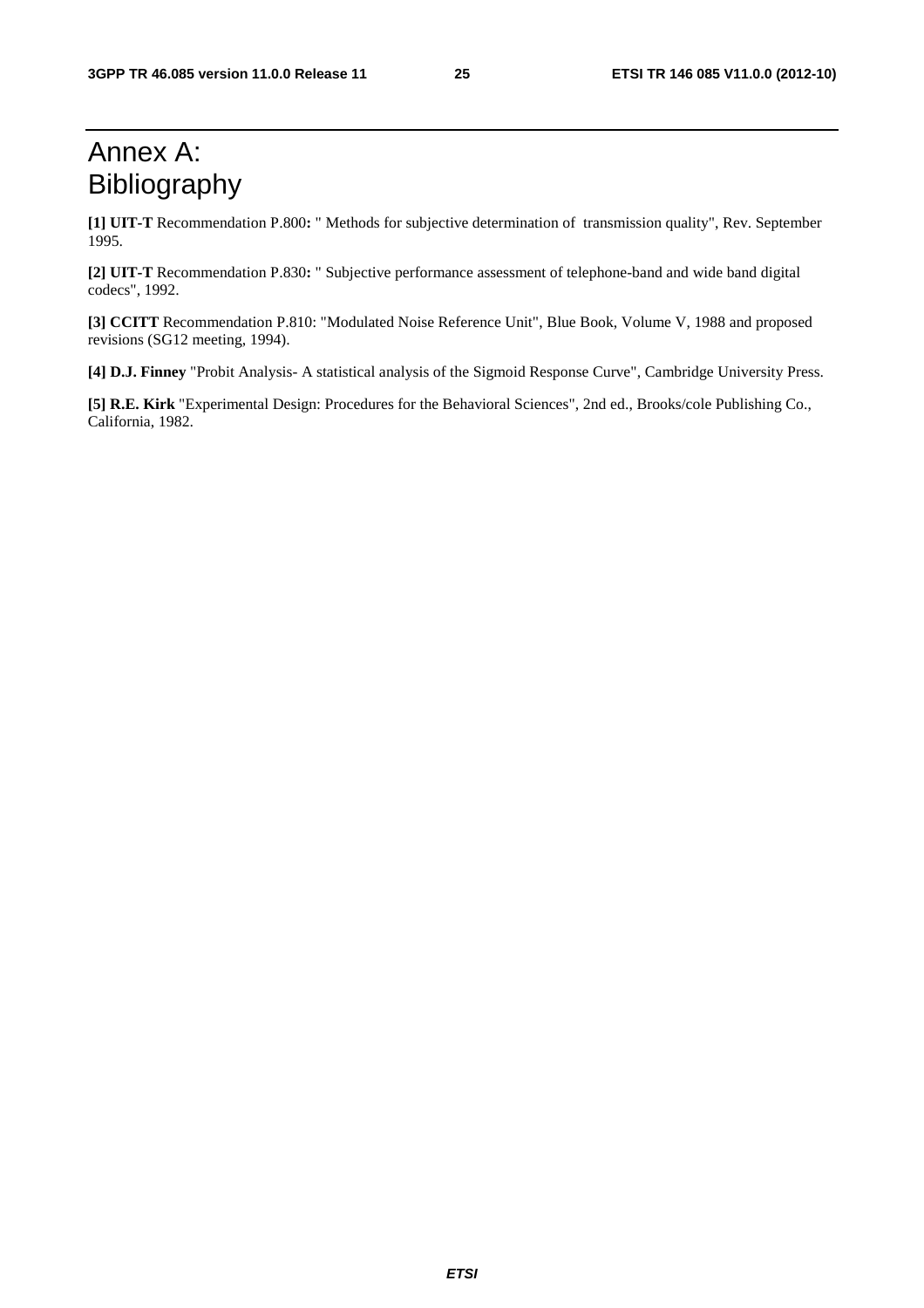### Annex B: Deliverables to ETSI

Other Deliverables to ETSI from subjective tests on the interoperability HR/FR/EFR & TFO:

| <b>Tdoc</b> | SMG2-SEG                                                                           | <b>Source</b>     |
|-------------|------------------------------------------------------------------------------------|-------------------|
| 34/96R      | Test plan for the evaluation of the interoperability HR-FR-EFR (Phase 1).          | <b>CSELT</b>      |
| 92/96       | Evaluation of the interoperability HR-FR-EFR (Phase 1)                             | STSG of SEG       |
| 102/96      | Subjective tests on the interoperability HR/FR/EFR & TFO:                          | <b>CSELT</b>      |
|             | global analysis of results (Phase 1a of testing).                                  |                   |
| 103/96      | Subjective tests on the interoperability HR/FR/EFR & TFO:                          | <b>CNET</b>       |
|             | (Phase 1a of testing). Results from CNET.                                          |                   |
| 104/96      | Subjective tests on the interoperability HR/FR/EFR & TFO:                          | <b>CSELT</b>      |
|             | (Phase 1a of testing). Results from CSELT.                                         |                   |
| 105/96      | Subjective tests on the interoperability HR/FR/EFR & TFO:                          | DT AG             |
|             | (Phase 1a of testing). Results from DT AG.                                         |                   |
| 106/96      | Subjective tests on the interoperability HR/FR/EFR & TFO:                          | <b>NORTEL</b>     |
|             | (Phase 1a of testing). Results from NORTEL.                                        |                   |
| 107/96      | Subjective tests on the interoperability HR/FR/EFR & TFO:                          | <b>MATRA</b>      |
|             | (Phase 1a of testing). Report of the host laboratory session.                      |                   |
| 127/96      | Demostration to SEG (Phase 1a)                                                     | <b>MATRA</b>      |
| Tdoc        | SMG11                                                                              |                   |
| 7/96        | Test results Phase 1b of testing                                                   | <b>CSELT</b>      |
| 8/96        | Test results Phase 1b of testing                                                   | Nortel            |
| 9/96        | Global analysis Phase 1b of testing                                                | <b>CSELT</b>      |
| 13/96 R2    | Test plan Phase 2 of testing                                                       | DT and FT/CNET    |
| 14/96       | Test results Phase 1b of testing                                                   | <b>CNET</b>       |
| 17/96       | Host laboratory processing for the evaluation of HR/FR/EFR interoperability (Phase | Matra             |
|             | 1 <sub>b</sub>                                                                     |                   |
| 18/96       | Demonstration tape to SMG11 (TFO Phase 1b of testing)                              | Matra             |
| 14/97       | Phase 2 of testing, report from CNET                                               | <b>CNET</b>       |
| 15/97       | Phase 2 of testing, report from CSELT                                              | <b>CSELT</b>      |
| 16/97       | Phase 2 of testing, report from DeTeBerkom                                         | <b>DeTeBerkom</b> |
| 17/97       | Phase 2 of testing, report from NORTEL                                             | Nortel            |
| 18/97       | Phase 2 of testing, report from host laboratory                                    | <b>MATRA</b>      |
| 19/97       | Phase 2 of testing, global analysis                                                | <b>CSELT</b>      |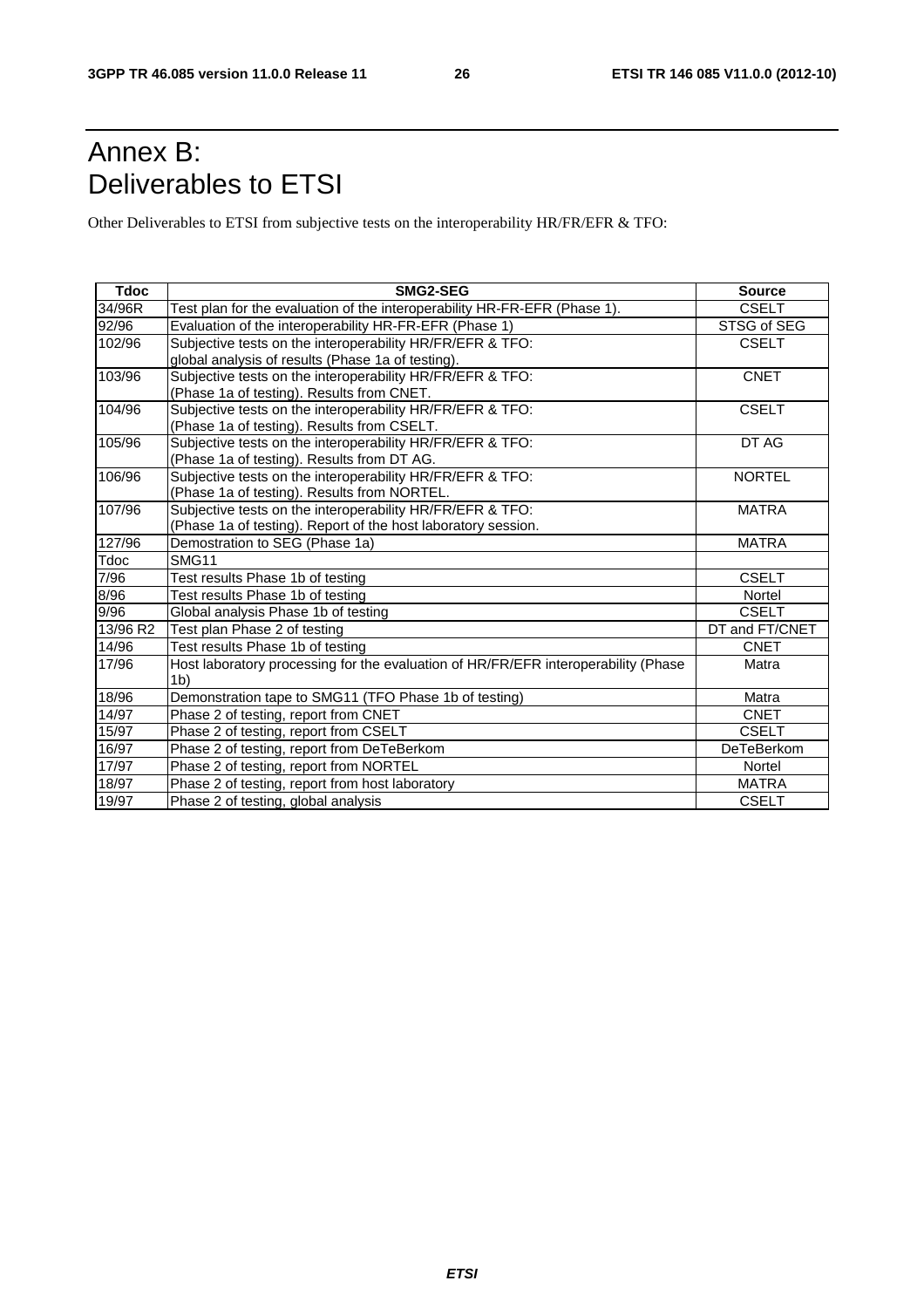### Annex C: Phase 1: Tables of experimental results

#### **Phase 1 of testing: experimental conditions and results.**

| <b>Condition</b> | <b>Error Pattern</b> | <b>Codec / Reference</b> | M.O.S          | <b>Confidence Interval</b> |
|------------------|----------------------|--------------------------|----------------|----------------------------|
|                  |                      |                          | Male + Female  | Male + Female              |
|                  |                      |                          | <b>Talkers</b> | <b>Talkers</b>             |
| $\mathbf{1}$     | EP <sub>0</sub>      | $HR - > HR$              | 3.15           | 0.10                       |
| 2                | EP <sub>0</sub>      | $HR \rightarrow FR$      | 3.03           | 0.08                       |
| $\sqrt{3}$       | EP <sub>0</sub>      | $HR - > EFR$             | 3.72           | 0.08                       |
| $\overline{4}$   | EP <sub>0</sub>      | FR < H R                 | 3.18           | 0.08                       |
| 5                | EP <sub>0</sub>      | $FR \rightarrow FR$      | 3.13           | 0.08                       |
| 6                | EP <sub>0</sub>      | $FR - > EFR$             | 3.79           | 0.08                       |
| $\overline{7}$   | EP <sub>0</sub>      | $EFR \rightarrow HR$     | 3.72           | 0.08                       |
| 8                | EP <sub>0</sub>      | $EFR \rightarrow FR$     | 3.60           | 0.09                       |
| 9                | EP <sub>0</sub>      | $EFR - > EFR$            | 4.29           | 0.08                       |
| 10               | EP <sub>1</sub>      | $HR \rightarrow HR$      | 2.77           | 0.09                       |
| 11               | EP <sub>1</sub>      | $HR \rightarrow FR$      | 2.59           | 0.08                       |
| 12               | EP <sub>1</sub>      | $HR - > EFR$             | 3.17           | 0.09                       |
| 13               | EP1                  | FR < H R                 | 2.82           | 0.09                       |
| 14               | EP <sub>1</sub>      | $FR \rightarrow FR$      | 2.64           | 0.09                       |
| 15               | EP <sub>1</sub>      | $FR - > EFR$             | 3.03           | 0.09                       |
| 16               | EP <sub>1</sub>      | $EFR \rightarrow HR$     | 3.22           | 0.09                       |
| 17               | EP <sub>1</sub>      | $EFR \rightarrow FR$     | 2.89           | 0.08                       |
| 18               | EP1                  | $EFR - > EFR$            | 3.45           | 0.09                       |
| 19               | EP <sub>2</sub>      | $HR - > HR$              | 2.24           | 0.09                       |
| 20               | EP <sub>2</sub>      | $HR \rightarrow FR$      | 1.85           | 0.08                       |
| 21               | EP <sub>2</sub>      | $HR - > EFR$             | 2.15           | 0.09                       |
| 22               | EP <sub>2</sub>      | FR < H R                 | 2.07           | 0.08                       |
| 23               | EP <sub>2</sub>      | $FR \rightarrow FR$      | 1.68           | 0.08                       |
| 24               | EP <sub>2</sub>      | $FR - > EFR$             | 2.15           | 0.09                       |
| 25               | EP <sub>2</sub>      | $EFR \rightarrow HR$     | 2.34           | 0.09                       |
|                  |                      |                          |                |                            |
|                  |                      | (continued)              |                |                            |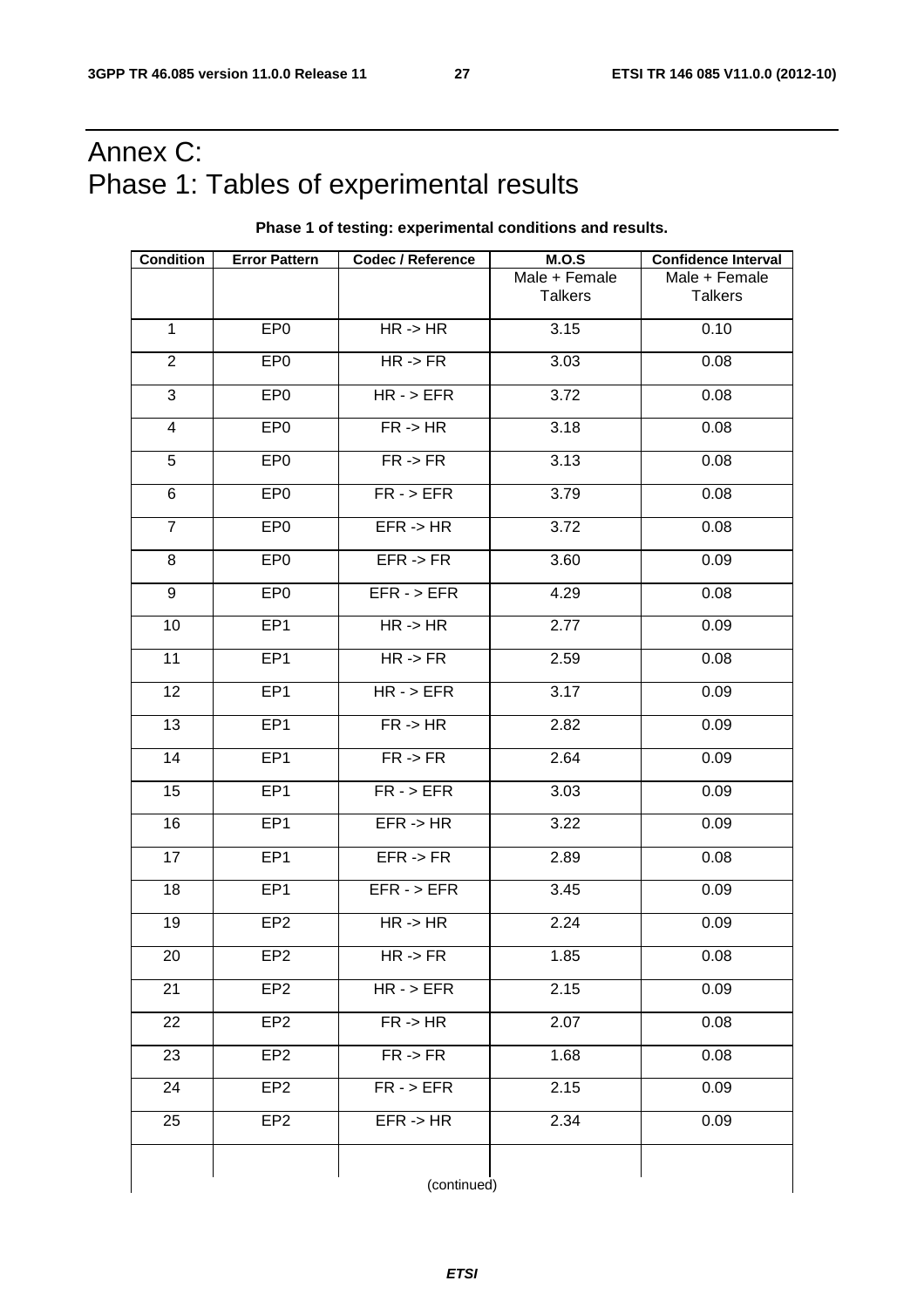| <b>Condition</b> | <b>Error Pattern</b> | <b>Codec / Reference</b> | M.O.S | <b>Confidence Interval</b> |
|------------------|----------------------|--------------------------|-------|----------------------------|
| 26               | EP <sub>2</sub>      | $EFR \rightarrow FR$     | 2.13  | 0.09                       |
| 27               | EP <sub>2</sub>      | $EFR - > EFR$            | 2.38  | 0.09                       |
| 28               | EP <sub>1</sub>      | $HR - > HR TFO$          | 3.46  | 0.09                       |
| 29               | EP <sub>1</sub>      | $FR \rightarrow FR$ TFO  | 3.10  | 0.08                       |
| 30               | EP <sub>1</sub>      | EFR -> EFR TFO           | 3.87  | 0.08                       |
| 31               | EP <sub>2</sub>      | $HR \rightarrow HR TFO$  | 2.55  | 0.10                       |
| 32               | EP <sub>2</sub>      | $FR \rightarrow FR$ TFO  | 2.03  | 0.09                       |
| 33               | EP <sub>2</sub>      | EFR -> EFR TFO           | 2.71  | 0.10                       |
| 34               | EP <sub>0</sub>      | <b>HR</b>                | 3.85  | 0.08                       |
| 35               | EP <sub>0</sub>      | <b>FR</b>                | 3.71  | 0.08                       |
| 36               | EP <sub>0</sub>      | <b>EFR</b>               | 4.43  | 0.07                       |
| 37               | EP <sub>1</sub>      | <b>HR</b>                | 3.68  | 0.08                       |
| 38               | EP <sub>1</sub>      | <b>FR</b>                | 3.41  | 0.08                       |
| 39               | EP <sub>1</sub>      | <b>EFR</b>               | 4.12  | 0.07                       |
| 40               | EP <sub>2</sub>      | <b>HR</b>                | 3.30  | 0.09                       |
| 41               | EP <sub>2</sub>      | <b>FR</b>                | 2.73  | 0.09                       |
| 42               | EP <sub>2</sub>      | <b>EFR</b>               | 3.53  | 0.09                       |
| 43               |                      | $MNRU = 6 dB$            | 1.26  | 0.06                       |
| 44               |                      | $MNRU = 12 dB$           | 1.93  | 0.08                       |
| 45               |                      | $MNRU = 18 dB$           | 3.03  | 0.08                       |
| 46               |                      | $MNRU = 24 dB$           | 3.94  | 0.08                       |
| 47               |                      | $MNRU = 30 dB$           | 4.35  | 0.07                       |
| 48               |                      | Direct                   | 4.61  | 0.06                       |

**Phase 1 of testing (concluded): experimental conditions and results.** 

Analysis of Variance

General Linear Models Procedure

Number of observations in data set = 18432

Dependent Variable: SCORE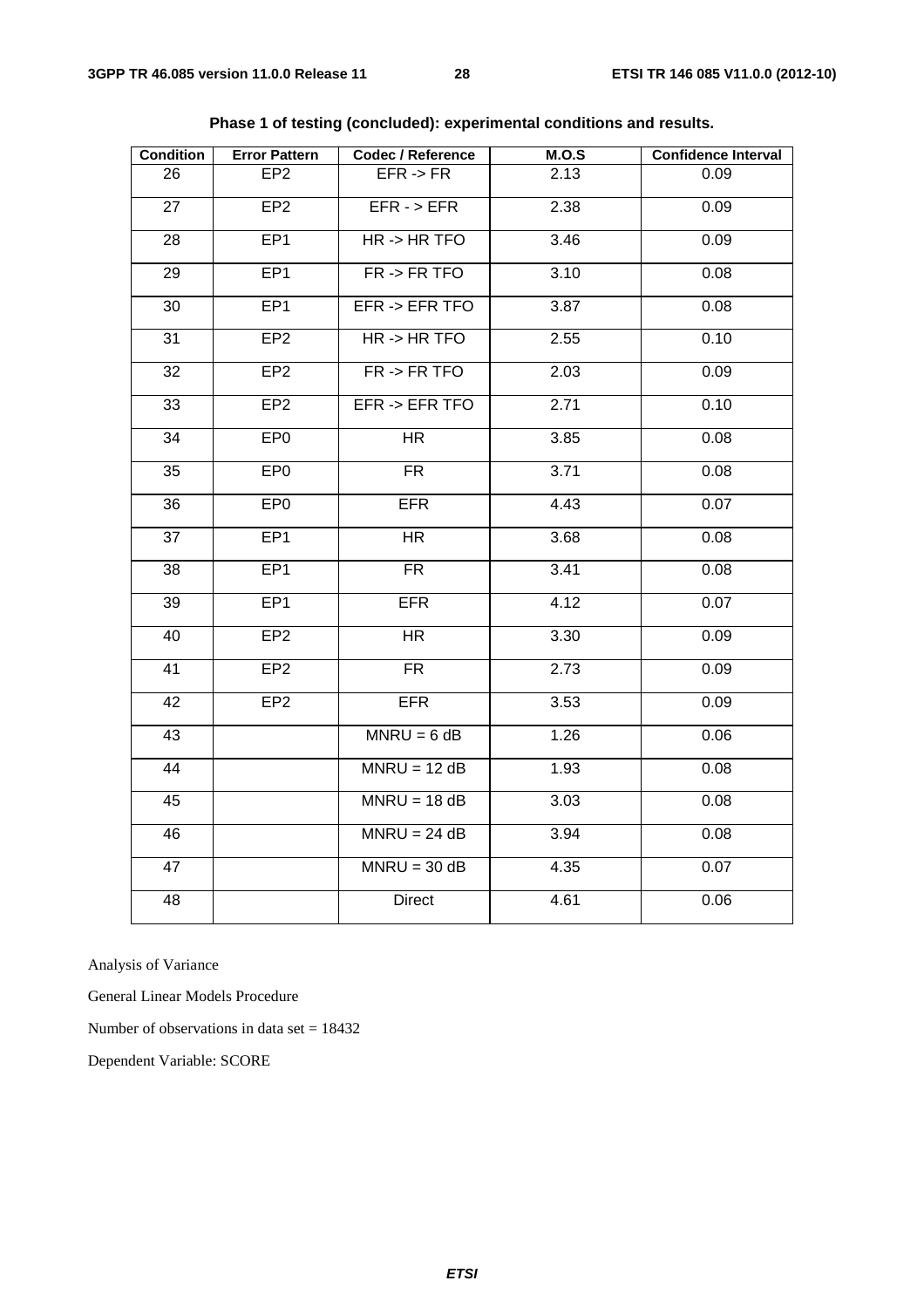| <b>Source</b>           | DF    | <b>Sum of Squares</b> | Mean Square | <b>F</b> Value | Pr > F |
|-------------------------|-------|-----------------------|-------------|----------------|--------|
| Model                   | 76    | 12655.81              | 166.52      | 261.80         | 0.0001 |
| Error                   | 18355 | 11674.99              | 0.63        |                |        |
| <b>Corrected Totall</b> | 18431 | 24330.81              |             |                |        |

| <b>R-Square</b> | ົ'<br>v.v. | <b>Root MSE</b> | <b>SCORE Mean</b> |
|-----------------|------------|-----------------|-------------------|
| 0.52            | 26.08      | 0.80            | 3.06              |

| <b>Source</b>           | DF | Type ISS | <b>Mean Square</b> | <b>F</b> Value | Pr > F |
|-------------------------|----|----------|--------------------|----------------|--------|
| LAB.                    | 3  | 310.00   | 103.33             | 162.46         | 0.0001 |
| <b>COND</b>             | 47 | 11153.85 | 237.31             | 373.10         | 0.0001 |
| <b>TALKER</b>           | 3  | 352.45   | 117.48             | 184.70         | 0.0001 |
| <b>GROUP</b>            | 2  | 82.13    | 41.06              | 64.56          | 0.0001 |
| <b>LISTENER (GROUP)</b> | 21 | 757.38   | 36.07              | 56.70          | 0.0001 |

General Linear Models Procedure

Tukey's Studentized Range (HSD) Test for variable: SCORE

NOTE: This test controls the type I experimentwise error rate, but generally has a higher type II error rate than REGWQ.

Alpha= 0,05 df= 18355 MSE= 0.636

Critical Value of Studentized Range = 5.62

Minimum Significant Difference = 0.2287

Means with the same letter are not significantly different.

| <b>Tukey Grouping</b> |  | <b>Mean</b>  | <b>Condition</b><br>No. | <b>Condition</b><br><b>Description</b> |    |                                |
|-----------------------|--|--------------|-------------------------|----------------------------------------|----|--------------------------------|
|                       |  | A            |                         | 4.61                                   | 48 | <b>Direct</b>                  |
| B                     |  | A            |                         | 4.43                                   | 36 | <b>EFR</b><br>EP0              |
| B                     |  |              |                         | 4.35                                   | 47 | $MNRU = 30 dB$                 |
| B                     |  | С            |                         | 4.29                                   | 9  | EPO EFR-EFR                    |
| D                     |  | $\mathsf{C}$ |                         | 4.12                                   | 39 | EP1<br><b>EFR</b>              |
| D                     |  | E            |                         | 3.94                                   | 46 | $MNRU = 24 dB$                 |
| F                     |  | Е            |                         | 3.87                                   | 30 | EFR-EFR TFO<br>EP <sub>1</sub> |
| F                     |  | E            |                         | 3.85                                   | 34 | EP <sub>0</sub><br>HR.         |
|                       |  |              |                         |                                        |    |                                |
|                       |  |              |                         | (continued)                            |    |                                |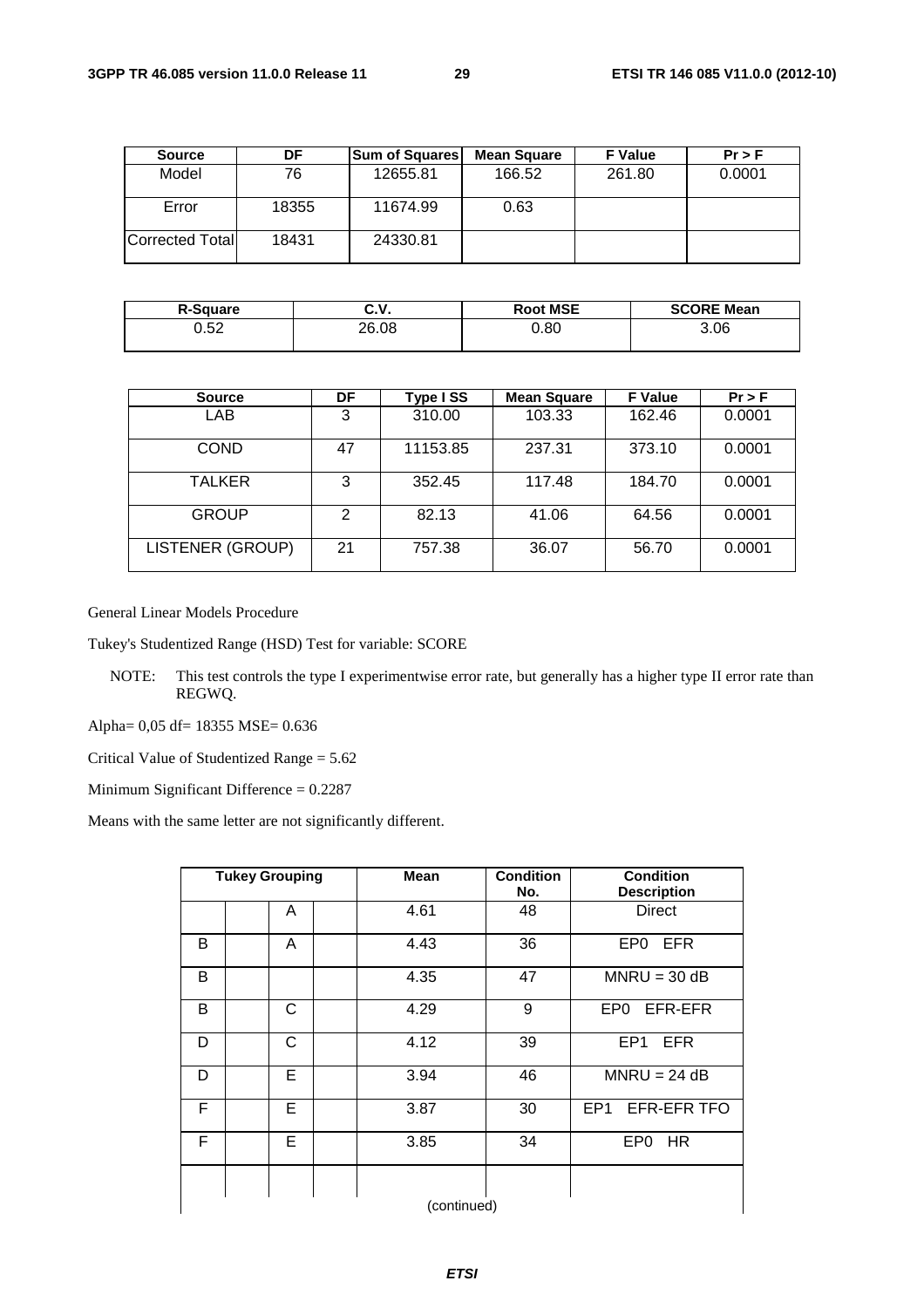|                |   | <b>Tukey Grouping</b>    |              | <b>Mean</b> | <b>Condition</b><br>No. | <b>Condition</b><br><b>Description</b> |
|----------------|---|--------------------------|--------------|-------------|-------------------------|----------------------------------------|
| $\mathsf F$    |   | E                        | G            | 3.79        | 6                       | EP0 FR-EFR                             |
| $\overline{F}$ | H | E                        | G            | 3.72        | $\overline{7}$          | EP0 EFR-HR                             |
| F              | Н | E                        | G            | 3.72        | 3                       | EP0 HR-EFR                             |
| F              | H |                          | G            | 3.71        | 35                      | EP0 FR                                 |
| F              | H |                          | G            | 3.68        | 37                      | EP1 HR                                 |
|                | H | $\mathsf{I}$             | G            | 3.60        | 8                       | EP0 EFR-FR                             |
|                | Н | $\overline{\phantom{a}}$ |              | 3.53        | 42                      | EP2 EFR                                |
| J              |   | $\overline{\phantom{a}}$ |              | 3.46        | 28                      | EP1 HR-HR TFO                          |
| J              |   | I                        | K            | 3.45        | 18                      | EP1 EFR-EFR                            |
| J              |   | I                        | Κ            | 3.41        | 38                      | EP1 FR                                 |
| J              |   | L                        | K            | 3.30        | 40                      | EP2 HR                                 |
| M              |   | L                        | K            | 3.22        | 16                      | EP1 EFR-HR                             |
| M              |   | Г                        |              | 3.18        | $\overline{\mathbf{4}}$ | EP0 FR-HR                              |
| M              |   | L                        |              | 3.17        | 12                      | EP1 HR-FR                              |
| M              |   | L                        |              | 3.15        | $\mathbf{1}$            | HR-HR<br>EP <sub>0</sub>               |
| M              |   | L                        |              | 3.13        | 5                       | EP0 FR-FR                              |
| M              |   | L                        | N            | 3.10        | 29                      | EP1 FR-FR TFO                          |
| M              |   | O                        | $\mathsf{N}$ | 3.03        | 45                      | $MNRU = 18 dB$                         |
| M              |   | O                        | N            | 3.03        | 15                      | EP1 FR-EFR                             |
| M              |   | O                        | N            | 3.03        | $\overline{2}$          | EP0 HR-FR                              |
| P              |   | O                        | N            | 2.89        | 17                      | EP1<br>EFR-FR                          |
| P              |   | O                        | Q            | 2.82        | 13                      | EP <sub>1</sub><br>FR-HR               |
| P              |   | R                        | Q            | 2.77        | 10                      | EP <sub>1</sub><br>HR-HR               |
| P              |   | R                        | Q            | 2.73        | 41                      | EP2 FR                                 |
| P              |   | R                        | Q            | 2.71        | 33                      | EP2 EFR-EFR TFO                        |
|                |   | R                        | Q            | 2.64        | 14                      | EP <sub>1</sub><br>FR-FR               |
| S              |   | R                        |              | 2.59        | 11                      | EP <sub>1</sub><br>HR-FR               |
| $\mathsf S$    |   | R                        | T            | 2.55        | 31                      | EP2 HR-HR TFO                          |
|                |   |                          |              |             |                         |                                        |
|                |   |                          |              | (continued) |                         |                                        |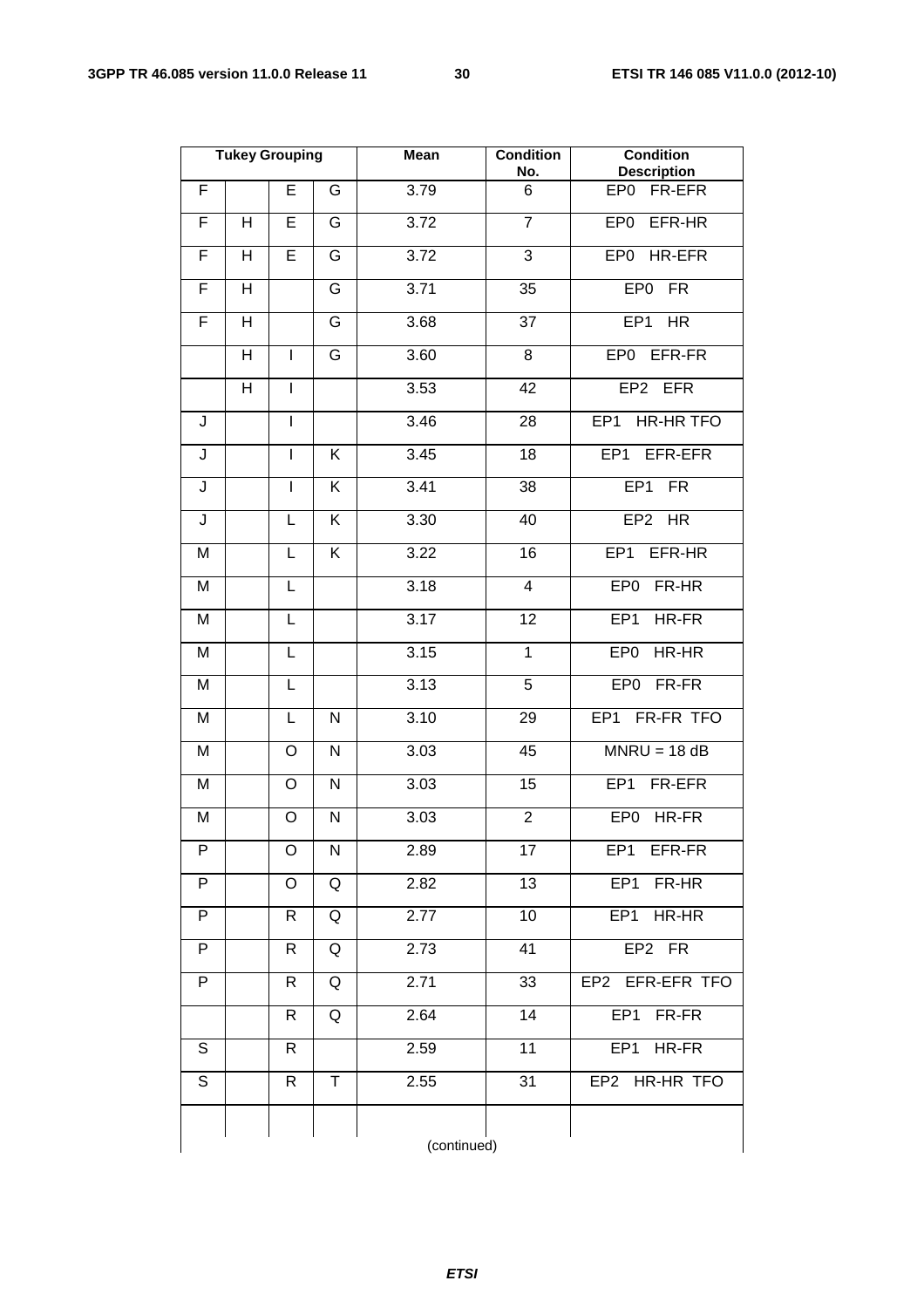#### **3GPP TR 46.085 version 11.0.0 Release 11 31 ETSI TR 146 085 V11.0.0 (2012-10)**

(concluded)

| <b>Tukey Grouping</b> |   |   |   | <b>Mean</b> | <b>Condition</b><br><b>Condition</b><br>No.<br><b>Description</b> |                |
|-----------------------|---|---|---|-------------|-------------------------------------------------------------------|----------------|
| S                     |   | U | Τ | 2.38        | 27                                                                | EP2 EFR-EFR    |
| V                     |   | U | T | 2.34        | 25                                                                | EP2 EFR-HR     |
| V                     |   | U | W | 2.24        | 19                                                                | EP2 HR-HR      |
| V                     | X | U | W | 2.15        | 24                                                                | EP2 FR-EFR     |
| V                     | X |   | W | 2.15        | 21                                                                | EP2 HR-EFR     |
| V                     | X |   | W | 2.13        | 26                                                                | EP2 EFR-FR     |
|                       | X | Y | W | 2.07        | 22                                                                | EP2 FR-HR      |
|                       | X | Y | W | 2.03        | 32                                                                | EP2 FR-FR TFO  |
|                       | X | Y |   | 1.93        | 44                                                                | $MNRU = 12 dB$ |
| Z                     |   | Y |   | 1.85        | 20                                                                | EP2 HR-FR      |
| Z                     |   |   |   | 1.69        | 23                                                                | EP2 FR-FR      |
|                       |   | A |   | 1.26        | 43                                                                | $MNRU = 6 dB$  |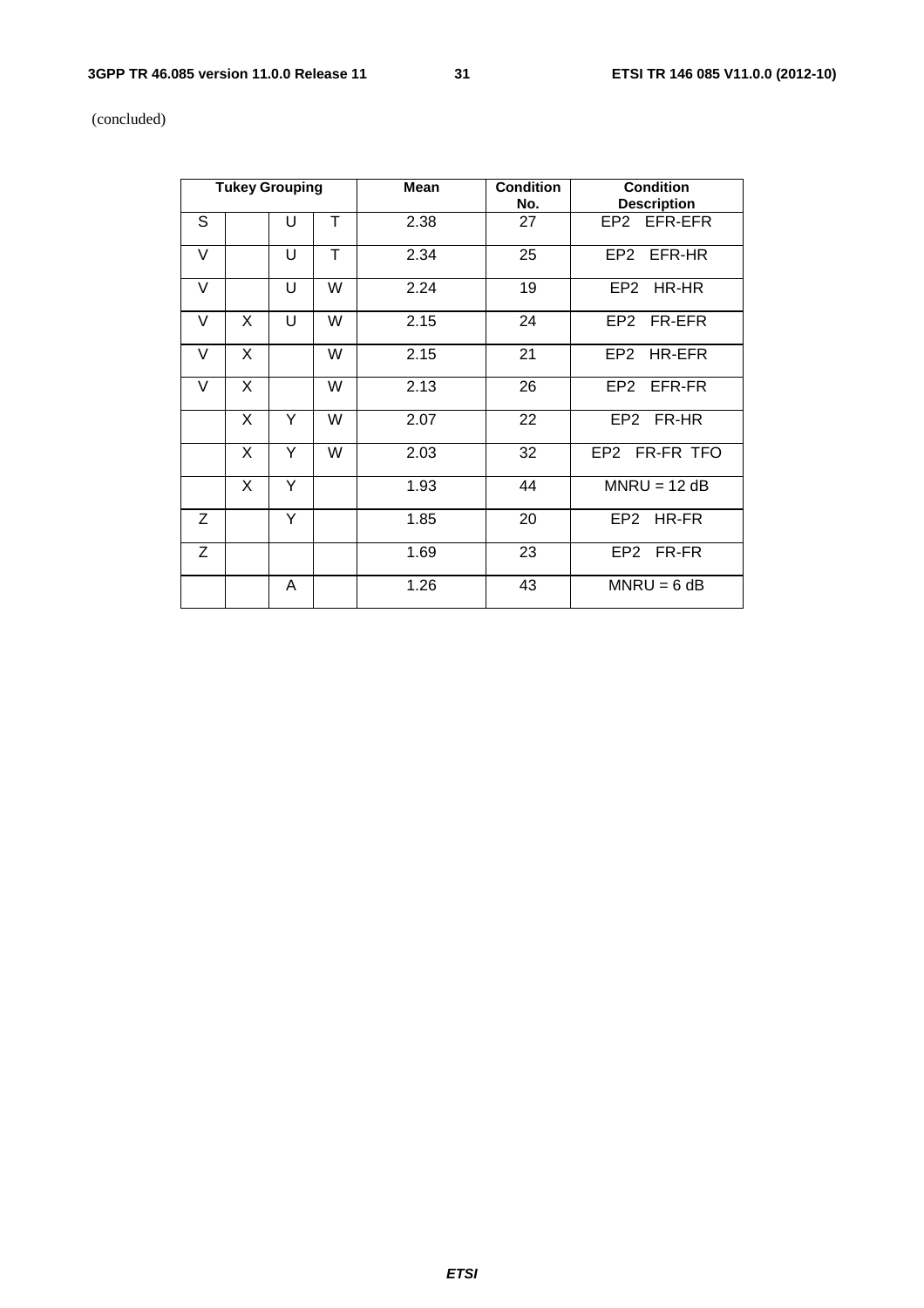### Annex D: Phase 2: Tables of experimental results

**HR-FR-EFR Interoperability Phase 2 of testing:** Exp. 1 & 2 average results.

| N               | <b>Experimental condition</b> | (CNET & Nortel)<br><b>Street Noise</b><br>$SNR = 15 dB$ |                   | <b>Vehicle Noise</b><br>$SNR = 10 dB$ | <b>CSELT&amp;</b><br><b>DeTeBerkom</b> |  |  |  |
|-----------------|-------------------------------|---------------------------------------------------------|-------------------|---------------------------------------|----------------------------------------|--|--|--|
|                 |                               | <b>DMOS</b>                                             | $\overline{C.1.}$ | <b>DMOS</b>                           | C.I.                                   |  |  |  |
| $\mathbf{1}$    | HR>HR_EP0_S+N                 | 2.55                                                    | 0.15              | 2.38                                  | 0.14                                   |  |  |  |
| $\overline{2}$  | HR>FR EP0 S+N                 | 3.21                                                    | 0.14              | 3.07                                  | 0.13                                   |  |  |  |
| 3               | HR>EFR_EP0_S+N                | 3.07                                                    | 0.15              | 3.03                                  | 0.14                                   |  |  |  |
| $\overline{4}$  | FR>HR EP0 S+N                 | 3.03                                                    | 0.14              | 2.95                                  | 0.14                                   |  |  |  |
| 5               | FR>FR EP0 S+N                 | 3.52                                                    | 0.13              | 3.34                                  | 0.14                                   |  |  |  |
| 6               | FR>EFR EP0 S+N                | 3.76                                                    | 0.14              | 3.63                                  | 0.15                                   |  |  |  |
| $\overline{7}$  | EFR>HR_EP0_S+N                | 3.33                                                    | 0.16              | 3.14                                  | 0.15                                   |  |  |  |
| 8               | EFR>FR_EP0_S+N                | 3.78                                                    | 0.14              | 3.69                                  | 0.14                                   |  |  |  |
| 9               | EFR>EFR EP0 S+N               | 3.85                                                    | 0.14              | 3.87                                  | 0.14                                   |  |  |  |
| 10              | HR>HR EP1 S+N                 | 2.21                                                    | 0.14              | 2.12                                  | 0.14                                   |  |  |  |
| 11              | HR>FR EP1 S+N                 | 2.60                                                    | 0.14              | 2.69                                  | 0.15                                   |  |  |  |
| 12              | HR>EFR EP1 S+N                | 2.70                                                    | 0.15              | 2.71                                  | 0.15                                   |  |  |  |
| 13              | FR>HR EP1 S+N                 | 2.57                                                    | 0.15              | 2.53                                  | 0.15                                   |  |  |  |
| 14              | FR>FR_EP1_S+N                 | 2.96                                                    | 0.15              | 2.82                                  | 0.14                                   |  |  |  |
| $\overline{15}$ | FR>EFR_EP1_S+N                | 2.95                                                    | 0.14              | 2.91                                  | 0.15                                   |  |  |  |
| 16              | EFR>HR_EP1_S+N                | 2.76                                                    | 0.15              | 2.64                                  | 0.14                                   |  |  |  |
| 17              | EFR>FR_EP1_S+N                | 2.98                                                    | 0.15              | 3.00                                  | 0.14                                   |  |  |  |
| 18              | EFR>EFR EP1 S+N               | 2.85                                                    | 0.15              | 3.19                                  | 0.14                                   |  |  |  |
| 19              | HR>HR_EP2_S+N                 | 1.83                                                    | 0.14              | 1.76                                  | 0.14                                   |  |  |  |
| 20              | HR>FR_EP2_S+N                 | 2.04                                                    | 0.15              | 2.07                                  | 0.16                                   |  |  |  |
| $\overline{21}$ | HR>EFR_EP2_S+N                | 1.93                                                    | 0.14              | 1.93                                  | 0.15                                   |  |  |  |
| 22              | FR>HR EP2 S+N                 | 1.91                                                    | 0.14              | 1.85                                  | 0.15                                   |  |  |  |
| 23              | FR>FR_EP2_S+N                 | 2.21                                                    | 0.15              | 2.10                                  | 0.15                                   |  |  |  |
| 24              | FR>EFR EP2 S+N                | 2.00                                                    | 0.15              | 1.96                                  | 0.15                                   |  |  |  |
| 25              | EFR>HR_EP2_S+N                | 2.04                                                    | 0.13              | 1.90                                  | 0.14                                   |  |  |  |
|                 | (continued)                   |                                                         |                   |                                       |                                        |  |  |  |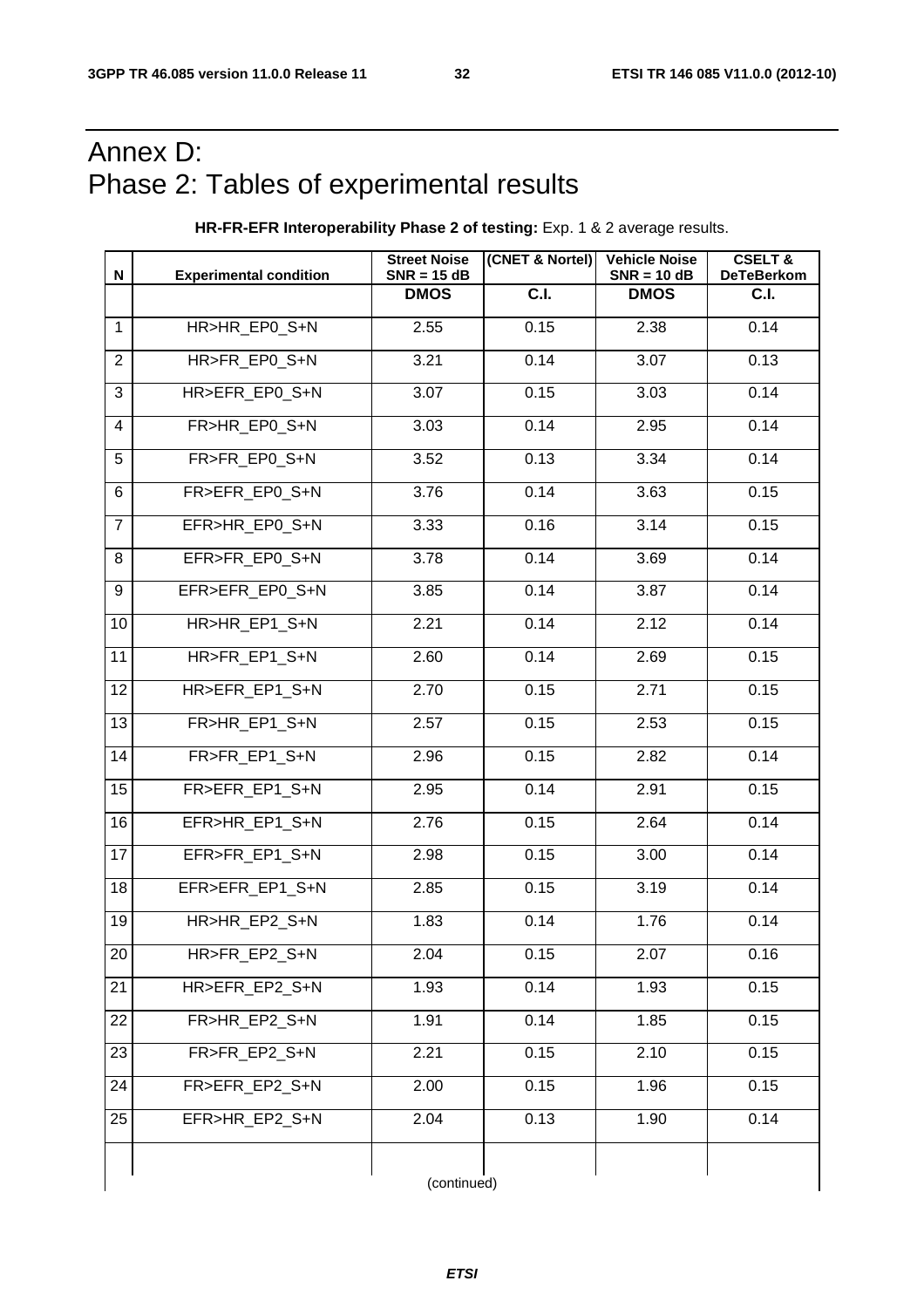| $\boldsymbol{\mathsf{N}}$ | <b>Experimental condition</b> | <b>Street Noise</b><br>$SNR = 15 dB$ | (CNET & Nortel) | <b>Vehicle Noise</b><br>$SNR = 10 dB$ | <b>CSELT &amp;</b><br><b>DeTeBerkom</b> |  |
|---------------------------|-------------------------------|--------------------------------------|-----------------|---------------------------------------|-----------------------------------------|--|
| 26                        | EFR>FR EP2 S+N                | 1.96                                 | 0.14            | 2.23                                  | 0.15                                    |  |
| 27                        | EFR>EFR EP2 S+N               | 2.00                                 | 0.15            | 1.95                                  | 0.14                                    |  |
| 28                        | HR EP0 S+N                    | 3.56                                 | 0.14            | 3.45                                  | 0.15                                    |  |
| 29                        | HR EP1 S+N                    | 3.51                                 | 0.15            | 3.32                                  | 0.14                                    |  |
| 30                        | HR EP2 S+N                    | 3.16                                 | 0.14            | 3.04                                  | 0.15                                    |  |
| 31                        | FR EP0 S+N                    | 3.92                                 | 0.14            | 3.83                                  | 0.14                                    |  |
| 32                        | FR EP1 S+N                    | 3.67                                 | 0.14            | 3.58                                  | 0.14                                    |  |
| 33                        | FR EP2 S+N                    | 3.04                                 | 0.14            | 2.85                                  | 0.13                                    |  |
| 34                        | EFR EP0 S+N                   | 4.18                                 | 0.13            | 4.25                                  | 0.14                                    |  |
| 35                        | EFR EP1 S+N                   | 3.79                                 | 0.15            | 4.08                                  | 0.13                                    |  |
| $\overline{36}$           | EFR EP2 S+N                   | 3.32                                 | 0.16            | 3.49                                  | 0.15                                    |  |
| $\overline{37}$           | MNRU=6dB                      | 1.59                                 | 0.12            | 1.81                                  | 0.12                                    |  |
| 38                        | MNRU=12dB                     | 2.92                                 | 0.14            | 3.12                                  | 0.12                                    |  |
| 39                        | MNRU=18dB                     | 4.08                                 | 0.11            | 4.07                                  | 0.11                                    |  |
| 40                        | MNRU=24dB                     | 4.66                                 | 0.10            | 4.70                                  | 0.07                                    |  |
| 41                        | MNRU=30dB                     | 4.76                                 | 0.10            | 4.77                                  | 0.06                                    |  |
| 42                        | Direct, clean                 | 4.81                                 | 0.09            | 4.81                                  | 0.06                                    |  |
| 43                        | Direct+Noise                  | 4.35                                 | 0.12            | 4.42                                  | 0.12                                    |  |

#### **HR-FR-EFR Interoperability Phase 2 of testing (concluded):** Exp. 1 & 2 average results.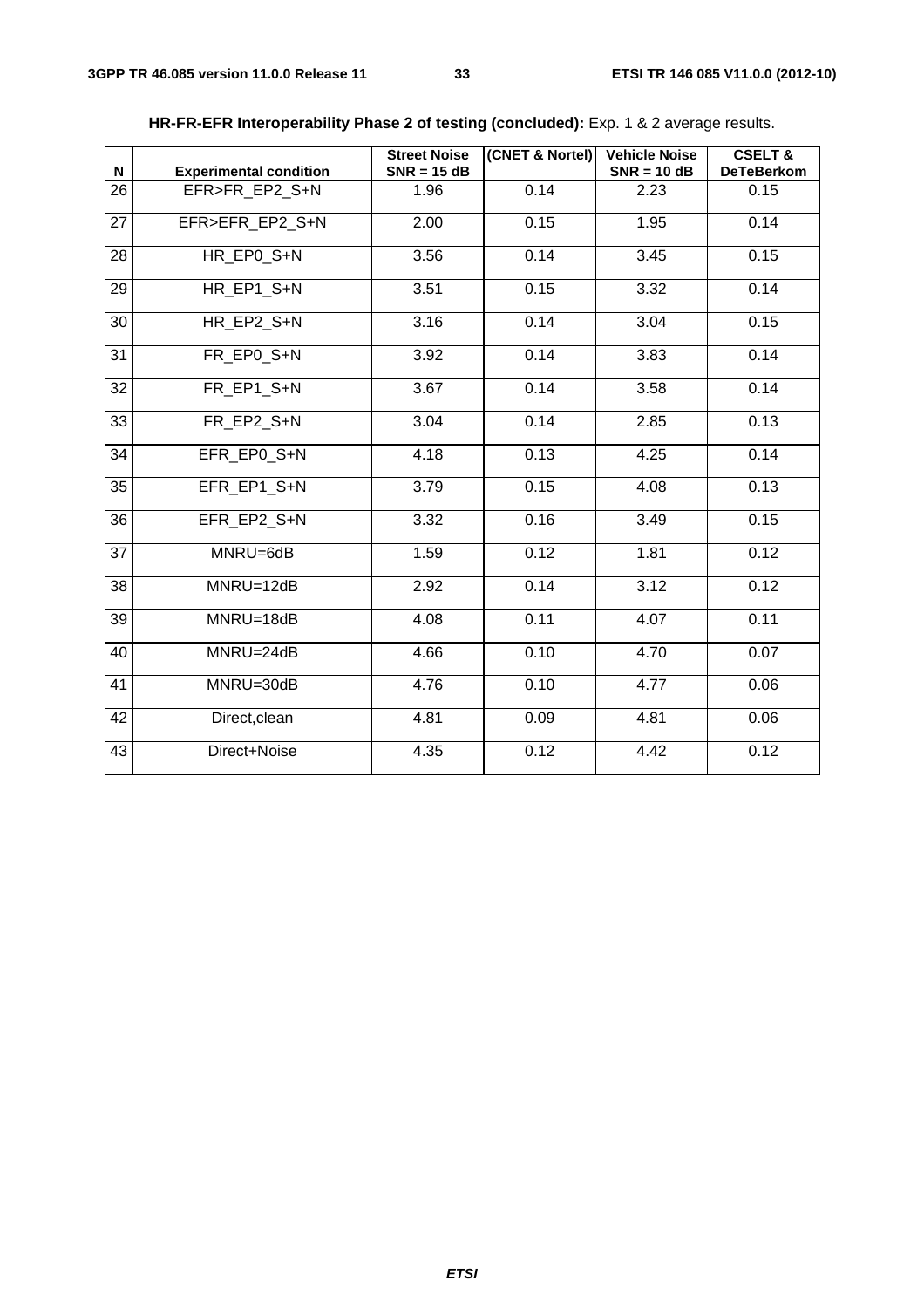### Annex E: Change history

| <b>Change history</b> |              |         |                            |                    |                         |  |
|-----------------------|--------------|---------|----------------------------|--------------------|-------------------------|--|
| SMG No.               | TDoc.<br>No. | CR. No. | <b>Section</b><br>affected | <b>New version</b> | <b>Subject/Comments</b> |  |
| SMG#26                |              |         |                            | 5.0.0              | Phase 2+ version        |  |
| <b>SMG#27</b>         |              |         |                            | 6.0.0              | Release 1997 version    |  |
| <b>SMG#29</b>         |              |         |                            | 7.0.0              | Release 1998 version    |  |
| <b>SMG#31</b>         |              |         |                            | 8.0.0              | Release 1999 version    |  |

| <b>Change history</b> |      |                     |  |                         |                        |            |            |
|-----------------------|------|---------------------|--|-------------------------|------------------------|------------|------------|
| <b>Date</b>           | TSG# | <b>TSG Doc.</b> ICR |  | $\overline{\text{Rev}}$ | Subject/Comment        | <b>Old</b> | <b>New</b> |
| 03-2001               | 11   |                     |  |                         | Version for Release 4  |            | 4.0.0      |
| 06-2002               | 16   |                     |  |                         | Version for Release 5  | 4.0.0      | 5.0.0      |
| 12-2004               | 26   |                     |  |                         | Version for Release 6  | 5.0.0      | 6.0.0      |
| 06-2007               | 36   |                     |  |                         | Version for Release 7  | 6.0.0      | 7.0.0      |
| 12-2008               | 42   |                     |  |                         | Version for Release 8  | 7.0.0      | 8.0.0      |
| 12-2009               | 46   |                     |  |                         | Version for Release 9  | 8.0.0      | 9.0.0      |
| 03-2011               | 51   |                     |  |                         | Version for Release 10 | 9.0.0      | 10.0.0     |
| 09-2012               | 57   |                     |  |                         | Version for Release 11 | 10.0.0     | 11.0.0     |